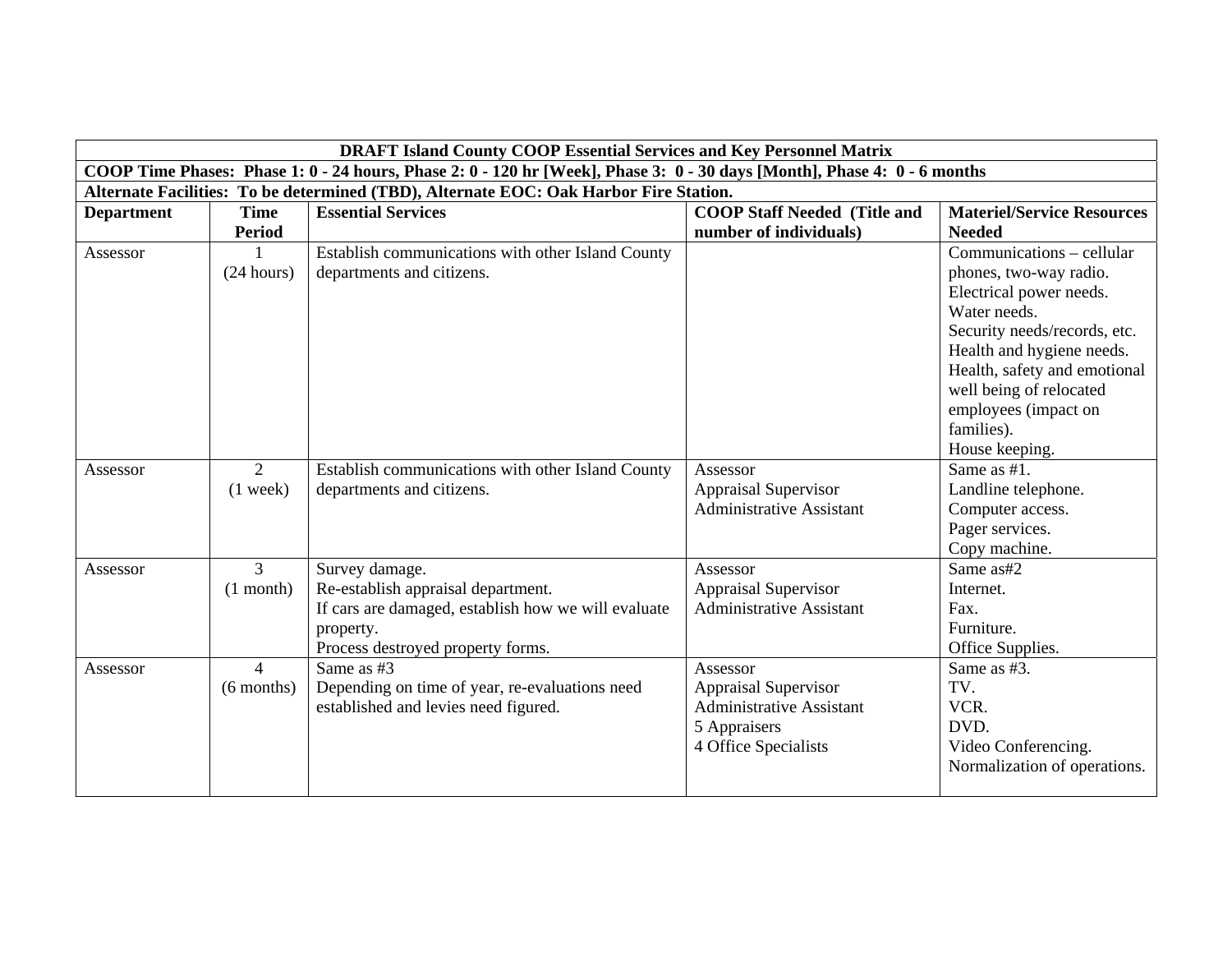|                                                                                                                          | <b>DRAFT Island County COOP Essential Services and Key Personnel Matrix</b> |                                                                                       |                               |                              |  |
|--------------------------------------------------------------------------------------------------------------------------|-----------------------------------------------------------------------------|---------------------------------------------------------------------------------------|-------------------------------|------------------------------|--|
| COOP Time Phases: Phase 1: 0 - 24 hours, Phase 2: 0 - 120 hr [Week], Phase 3: 0 - 30 days [Month], Phase 4: 0 - 6 months |                                                                             |                                                                                       |                               |                              |  |
|                                                                                                                          |                                                                             | Alternate Facilities: To be determined (TBD), Alternate EOC: Oak Harbor Fire Station. |                               |                              |  |
| Auditor                                                                                                                  |                                                                             | Establish communications with other Island County                                     |                               | Communications – cellular    |  |
|                                                                                                                          | (24 hours)                                                                  | departments and citizens.                                                             |                               | phones, two-way radio.       |  |
|                                                                                                                          |                                                                             |                                                                                       |                               | Electrical power needs.      |  |
|                                                                                                                          |                                                                             |                                                                                       |                               | Water needs.                 |  |
|                                                                                                                          |                                                                             |                                                                                       |                               | Security needs/records, etc. |  |
|                                                                                                                          |                                                                             |                                                                                       |                               | Health and hygiene needs.    |  |
|                                                                                                                          |                                                                             |                                                                                       |                               | Health, safety and emotional |  |
|                                                                                                                          |                                                                             |                                                                                       |                               | well being of relocated      |  |
|                                                                                                                          |                                                                             |                                                                                       |                               | employees (impact on         |  |
|                                                                                                                          |                                                                             |                                                                                       |                               | families).                   |  |
|                                                                                                                          |                                                                             |                                                                                       |                               | House keeping.               |  |
| Auditor                                                                                                                  | 2                                                                           | Recordings.                                                                           | Auditor                       | Same as #1.                  |  |
|                                                                                                                          | $(1$ week)                                                                  | Elections.                                                                            | <b>Chief Deputy</b>           | Landline telephone.          |  |
|                                                                                                                          |                                                                             | Payroll.                                                                              | 3 License Clerks              | Computer access.             |  |
|                                                                                                                          |                                                                             | Vehicle Licensing.                                                                    | 1 Elections Supervisor        | Pager services.              |  |
|                                                                                                                          |                                                                             |                                                                                       | 1 Deputy Elections Supervisor | Copy machine.                |  |
|                                                                                                                          |                                                                             |                                                                                       | 1 Account Clerk               |                              |  |
|                                                                                                                          |                                                                             |                                                                                       | 1 Payroll Clerk               |                              |  |
|                                                                                                                          |                                                                             |                                                                                       | 1 Assistant                   |                              |  |
| Auditor                                                                                                                  | 3                                                                           | Same as #2                                                                            | Same as #2                    | Same as#2                    |  |
|                                                                                                                          | $(1$ month)                                                                 |                                                                                       |                               | Internet.                    |  |
|                                                                                                                          |                                                                             |                                                                                       |                               | Fax.                         |  |
|                                                                                                                          |                                                                             |                                                                                       |                               | Furniture.                   |  |
|                                                                                                                          |                                                                             |                                                                                       |                               | Office Supplies.             |  |
| Auditor                                                                                                                  | $\overline{4}$                                                              | Same as #3                                                                            | Same as #3                    | Same as #3.                  |  |
|                                                                                                                          | $(6$ months)                                                                |                                                                                       |                               | TV.                          |  |
|                                                                                                                          |                                                                             |                                                                                       |                               | VCR.                         |  |
|                                                                                                                          |                                                                             |                                                                                       |                               | DVD.                         |  |
|                                                                                                                          |                                                                             |                                                                                       |                               | Video Conferencing.          |  |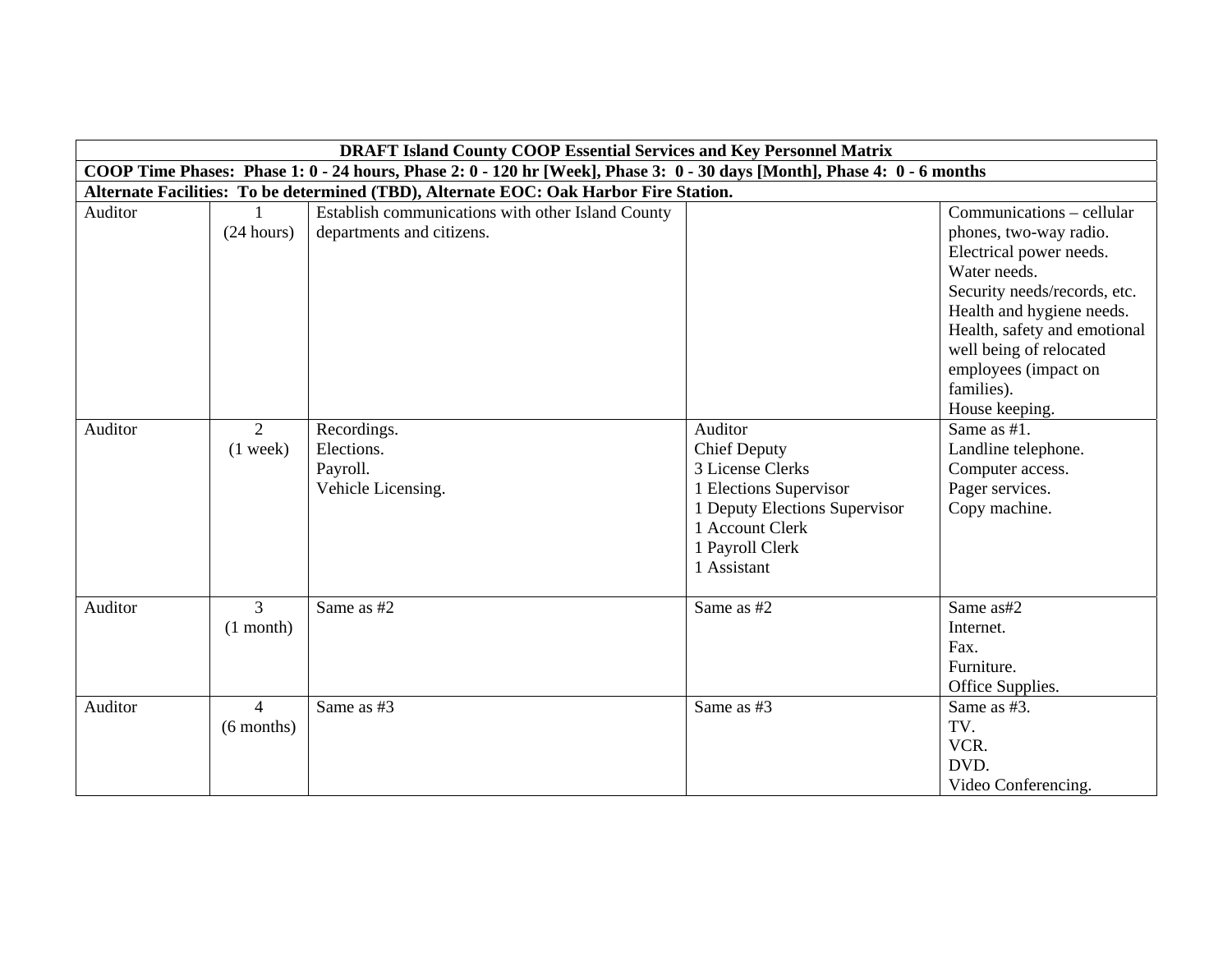| <b>DRAFT Island County COOP Essential Services and Key Personnel Matrix</b> |                               |                                                                                                                                                                                                                                                                                                                                                                                                                                                               |                                                                                          |                                                                                                                                                                                                                                                              |
|-----------------------------------------------------------------------------|-------------------------------|---------------------------------------------------------------------------------------------------------------------------------------------------------------------------------------------------------------------------------------------------------------------------------------------------------------------------------------------------------------------------------------------------------------------------------------------------------------|------------------------------------------------------------------------------------------|--------------------------------------------------------------------------------------------------------------------------------------------------------------------------------------------------------------------------------------------------------------|
|                                                                             |                               | COOP Time Phases: Phase 1: 0 - 24 hours, Phase 2: 0 - 120 hr [Week], Phase 3: 0 - 30 days [Month], Phase 4: 0 - 6 months                                                                                                                                                                                                                                                                                                                                      |                                                                                          |                                                                                                                                                                                                                                                              |
|                                                                             |                               | Alternate Facilities: To be determined (TBD), Alternate EOC: Oak Harbor Fire Station.                                                                                                                                                                                                                                                                                                                                                                         |                                                                                          |                                                                                                                                                                                                                                                              |
|                                                                             |                               |                                                                                                                                                                                                                                                                                                                                                                                                                                                               |                                                                                          | Normalization of operations.                                                                                                                                                                                                                                 |
| Clerk of Court                                                              | $\mathbf{1}$<br>(24 hours)    | Establish communications with other Island County<br>departments and citizens.                                                                                                                                                                                                                                                                                                                                                                                |                                                                                          | Communications – cellular<br>phones, two-way radio.<br>Electrical power needs.<br>Water needs.<br>Security needs/records, etc.<br>Health and hygiene needs.<br>Health, safety and emotional<br>well being of relocated<br>employees (impact on<br>families). |
|                                                                             |                               |                                                                                                                                                                                                                                                                                                                                                                                                                                                               |                                                                                          | House keeping.                                                                                                                                                                                                                                               |
| Clerk of Court                                                              | 2<br>$(1$ week)               | Protection of court files.<br>Protection of exhibits.<br>Retrieving cash register system and all paperwork<br>with system, checks, etc.<br>Preserve documents.<br>Receive and file documents.<br>Take payments.<br>Be able to assist public with protection orders.<br>Provide some court services for domestic violence<br>victims.<br>Provide some court services for individuals who are<br>charged within 72 hours.<br>Have contact with state computers. | Judge<br><b>Court Commissioner</b><br><b>County Clerk</b><br><b>Chief Deputy Clerk</b>   | Same as #1.<br>Landline telephone.<br>Computer access.<br>Pager services.<br>Copy machine.                                                                                                                                                                   |
| Clerk of Court                                                              | $\overline{3}$<br>$(1$ month) | Same as #2<br>Ability to provide the public court dates and to be<br>able to receipt restitution.<br>Continued access to court files.                                                                                                                                                                                                                                                                                                                         | Judge<br><b>Court Commissioner</b><br>Clerk<br><b>Chief Deputy Clerk</b><br>Docket Clerk | Same as#2<br>Internet.<br>Fax.<br>Furniture.<br>Office Supplies.                                                                                                                                                                                             |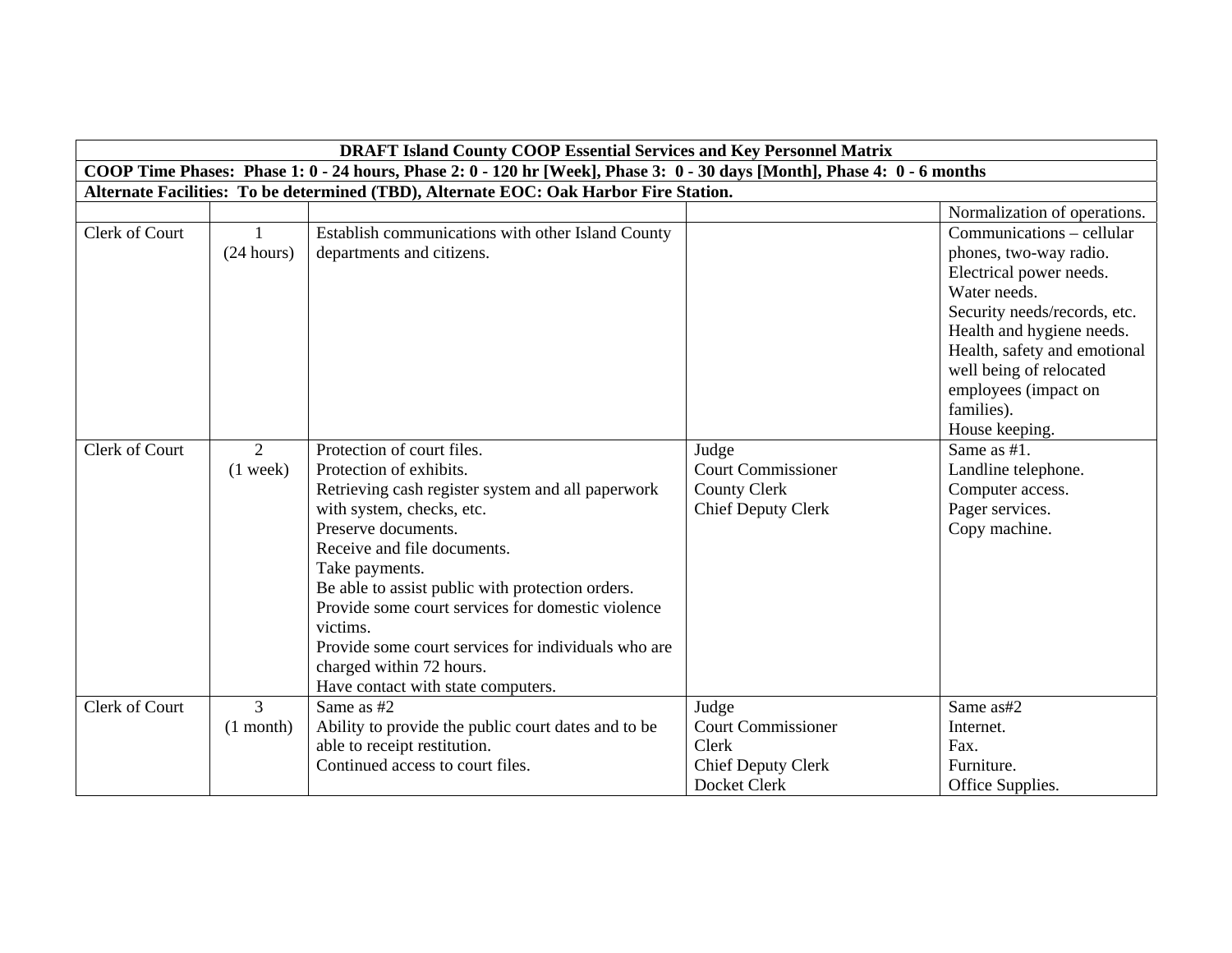|                      | <b>DRAFT Island County COOP Essential Services and Key Personnel Matrix</b>           |                                                                                                                          |                           |                              |  |
|----------------------|---------------------------------------------------------------------------------------|--------------------------------------------------------------------------------------------------------------------------|---------------------------|------------------------------|--|
|                      |                                                                                       | COOP Time Phases: Phase 1: 0 - 24 hours, Phase 2: 0 - 120 hr [Week], Phase 3: 0 - 30 days [Month], Phase 4: 0 - 6 months |                           |                              |  |
|                      | Alternate Facilities: To be determined (TBD), Alternate EOC: Oak Harbor Fire Station. |                                                                                                                          |                           |                              |  |
|                      |                                                                                       |                                                                                                                          | <b>Court Clerk</b>        |                              |  |
|                      |                                                                                       |                                                                                                                          |                           |                              |  |
| Clerk of Court       | $\mathbf 4$                                                                           | Same as #3                                                                                                               | Judge                     | Same as #3.                  |  |
|                      | $(6$ months)                                                                          | Limited court access.                                                                                                    | <b>Court Commissioner</b> | TV.                          |  |
|                      |                                                                                       | Full ability to receipt payments of any kind.                                                                            | Clerk                     | VCR.                         |  |
|                      |                                                                                       |                                                                                                                          | <b>Chief Deputy Clerk</b> | DVD.                         |  |
|                      |                                                                                       |                                                                                                                          | Docket Clerk              | Video Conferencing.          |  |
|                      |                                                                                       |                                                                                                                          | <b>Court Clerk</b>        | Normalization of operations. |  |
| <b>Commissioners</b> |                                                                                       | Declare Disaster/open EOC.                                                                                               | 3 County Commissioners    | Communications – cellular    |  |
|                      | (24 hours)                                                                            |                                                                                                                          |                           | phones, two-way radio.       |  |
|                      |                                                                                       |                                                                                                                          |                           | Electrical power needs.      |  |
|                      |                                                                                       |                                                                                                                          |                           | Water needs.                 |  |
|                      |                                                                                       |                                                                                                                          |                           | Security needs/records, etc. |  |
|                      |                                                                                       |                                                                                                                          |                           | Health and hygiene needs.    |  |
|                      |                                                                                       |                                                                                                                          |                           | Health, safety and emotional |  |
|                      |                                                                                       |                                                                                                                          |                           | well being of relocated      |  |
|                      |                                                                                       |                                                                                                                          |                           | employees (impact on         |  |
|                      |                                                                                       |                                                                                                                          |                           | families).                   |  |
|                      |                                                                                       |                                                                                                                          |                           | House keeping.               |  |
| Commissioners        | $\overline{2}$                                                                        | Oversee Continuity of Operations and Disaster                                                                            | 3 County Commissioners    | Same as #1.                  |  |
|                      | $(1$ week)                                                                            | Recovery.                                                                                                                | Clerk of the Board        | Landline telephone.          |  |
|                      |                                                                                       |                                                                                                                          |                           | Computer access.             |  |
|                      |                                                                                       |                                                                                                                          |                           | Pager services.              |  |
|                      |                                                                                       |                                                                                                                          |                           | Copy machine.                |  |
| Commissioners        | $\mathfrak{Z}$                                                                        | Same as #2                                                                                                               | 3 County Commissioners    | Same as#2                    |  |
|                      | $(1$ month)                                                                           |                                                                                                                          | Clerk of the Board        | Internet.                    |  |
|                      |                                                                                       |                                                                                                                          |                           | Fax.                         |  |
|                      |                                                                                       |                                                                                                                          |                           | Furniture.                   |  |
|                      |                                                                                       |                                                                                                                          |                           | Office Supplies.             |  |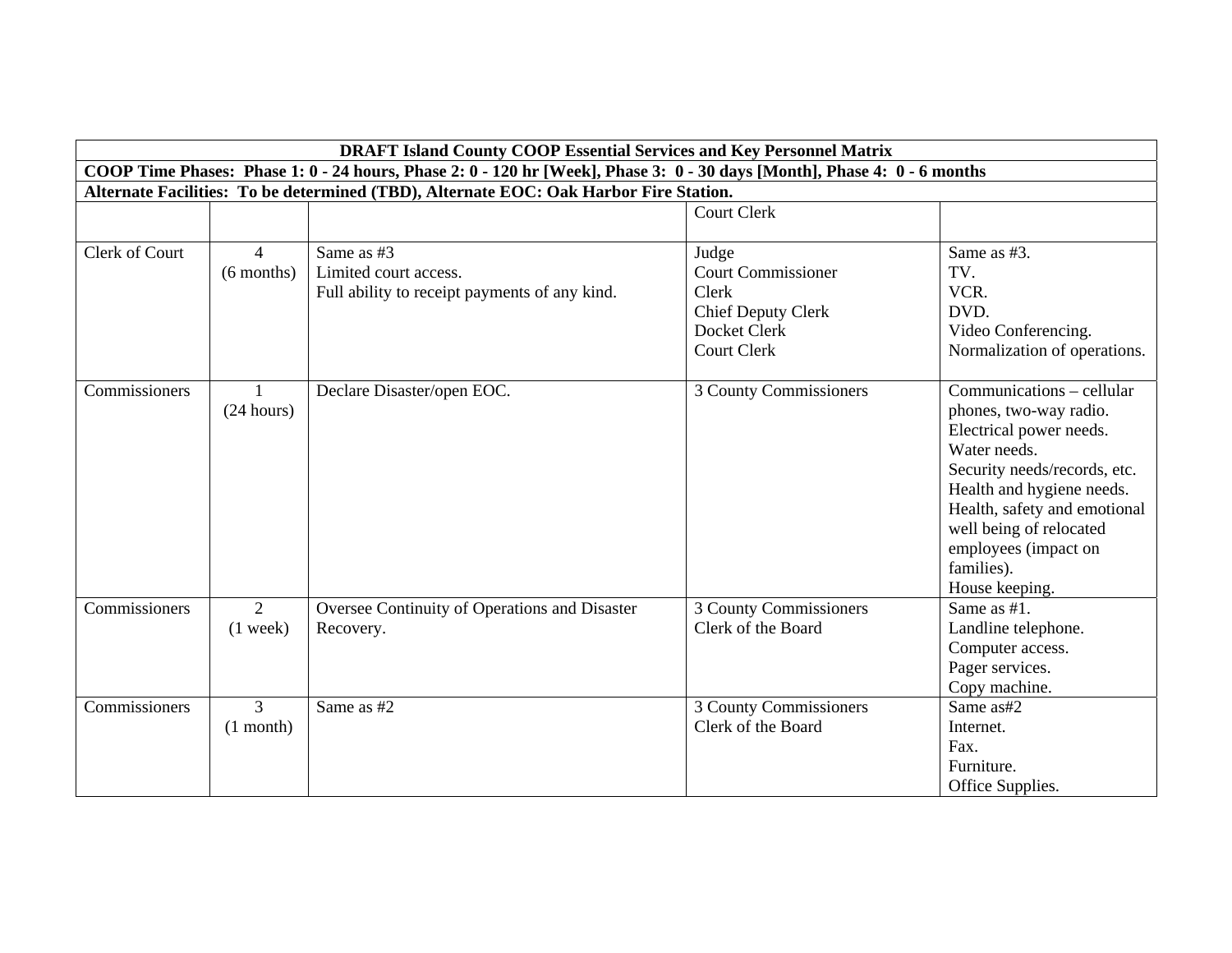|               |                          | <b>DRAFT Island County COOP Essential Services and Key Personnel Matrix</b>                                              |                           |                              |
|---------------|--------------------------|--------------------------------------------------------------------------------------------------------------------------|---------------------------|------------------------------|
|               |                          | COOP Time Phases: Phase 1: 0 - 24 hours, Phase 2: 0 - 120 hr [Week], Phase 3: 0 - 30 days [Month], Phase 4: 0 - 6 months |                           |                              |
|               |                          | Alternate Facilities: To be determined (TBD), Alternate EOC: Oak Harbor Fire Station.                                    |                           |                              |
| Commissioners | $\overline{\mathcal{A}}$ | Same as #3                                                                                                               | 3 County Commissioners    | Same as #3.                  |
|               | $(6$ months)             |                                                                                                                          | Clerk of the Board        | TV.                          |
|               |                          |                                                                                                                          |                           | VCR.                         |
|               |                          |                                                                                                                          |                           | DVD.                         |
|               |                          |                                                                                                                          |                           | Video Conferencing.          |
|               |                          |                                                                                                                          |                           | Normalization of operations. |
| Planning $&$  |                          | Establish communications with other Island County                                                                        |                           | Communications – cellular    |
| Comm. Dev.    | (24 hours)               | departments and citizens.                                                                                                |                           | phones, two-way radio.       |
|               |                          |                                                                                                                          |                           | Electrical power needs.      |
|               |                          |                                                                                                                          |                           | Water needs.                 |
|               |                          |                                                                                                                          |                           | Security needs/records, etc. |
|               |                          |                                                                                                                          |                           | Health and hygiene needs.    |
|               |                          |                                                                                                                          |                           | Health, safety and emotional |
|               |                          |                                                                                                                          |                           | well being of relocated      |
|               |                          |                                                                                                                          |                           | employees (impact on         |
|               |                          |                                                                                                                          |                           | families).                   |
|               |                          |                                                                                                                          |                           | House keeping.               |
| Planning $&$  | $\overline{2}$           | Declarations on unsafe buildings, e.g., burned out,                                                                      | Comm. Dev. Director       | Same as #1.                  |
| Comm. Dev.    | $(1$ week)               | flooded, earthquake, terrorist damaged structures.                                                                       | 2 Building Inspectors     | Landline telephone.          |
|               |                          | Advises on any environmental or shoreline issues                                                                         | <b>Building Official</b>  | Computer access.             |
|               |                          | during emergency repairs.                                                                                                | Permit Technician         | Pager services.              |
|               |                          |                                                                                                                          |                           | Copy machine.                |
| Planning $&$  | 3                        | Same as #2                                                                                                               | Comm. Dev. Director       | Same as#2                    |
| Comm. Dev.    | $(1$ month)              | Issuance of building permits to repair damaged                                                                           | 2 Building Inspectors     | Internet.                    |
|               |                          | buildings.                                                                                                               | <b>Building Officials</b> | Fax.                         |
|               |                          | Advise property owners on land use permits needed                                                                        | Permit Technician         | Furniture.                   |
|               |                          | to rebuild destroyed uses, e.g., floodplain permits.                                                                     | 2 Planners                | Office Supplies.             |
|               |                          |                                                                                                                          |                           |                              |
| Planning &    | $\overline{4}$           | Same as #3                                                                                                               | Comm. Dev. Director       | Same as #3.                  |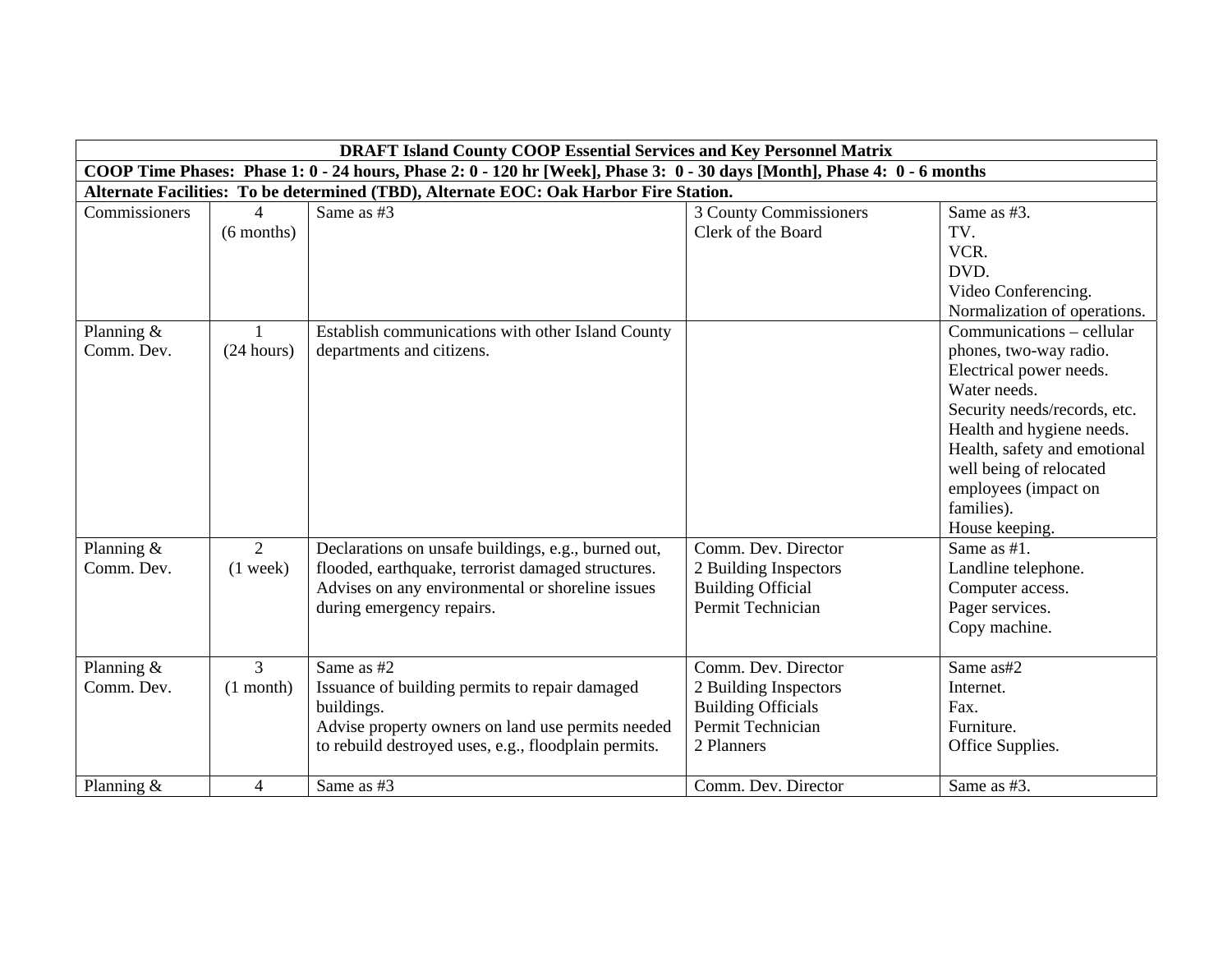|            | <b>DRAFT Island County COOP Essential Services and Key Personnel Matrix</b> |                                                                                                                          |                                                                                                                                           |                                                                                                                                                                                                                   |  |
|------------|-----------------------------------------------------------------------------|--------------------------------------------------------------------------------------------------------------------------|-------------------------------------------------------------------------------------------------------------------------------------------|-------------------------------------------------------------------------------------------------------------------------------------------------------------------------------------------------------------------|--|
|            |                                                                             | COOP Time Phases: Phase 1: 0 - 24 hours, Phase 2: 0 - 120 hr [Week], Phase 3: 0 - 30 days [Month], Phase 4: 0 - 6 months |                                                                                                                                           |                                                                                                                                                                                                                   |  |
|            |                                                                             | Alternate Facilities: To be determined (TBD), Alternate EOC: Oak Harbor Fire Station.                                    |                                                                                                                                           |                                                                                                                                                                                                                   |  |
| Comm. Dev. | $(6$ months)                                                                | Coordinate solid waste and debris removal.                                                                               | 2 Building Inspectors<br><b>Building Officials</b><br>Permit Technician<br>3 Planners<br><b>Administrative Asst</b><br>Solid Waste Coord. | TV.<br>VCR.<br>DVD.<br>Video Conferencing.<br>Normalization of operations.                                                                                                                                        |  |
| Coroner    | (24 hours)                                                                  | Works out of his house – space not required at<br>Alternate Facility.                                                    | Coroner (plus)                                                                                                                            | Communications – cellular<br>phones, two-way radio.<br>Security needs/records, etc.<br>Health and hygiene needs.<br>Health, safety and emotional<br>well being of relocated<br>employees (impact on<br>families). |  |
| Coroner    | 2<br>$(1$ week)                                                             | Works out of his house – space not required at<br>Alternate Facility.                                                    | Coroner (plus)                                                                                                                            | Same as #1.<br>Landline telephone.<br>Computer access.<br>Pager services.<br>Copy machine.                                                                                                                        |  |
| Coroner    | 3<br>$(1$ month)                                                            | Works out of his house – space not required at<br>Alternate Facility.                                                    | Coroner (plus)                                                                                                                            | Same as#2<br>Internet.<br>Fax.<br>Furniture.<br>Office Supplies.                                                                                                                                                  |  |
| Coroner    | $\overline{4}$                                                              | Works out of his house – space not required at                                                                           | Coroner (plus)                                                                                                                            | Same as #3.                                                                                                                                                                                                       |  |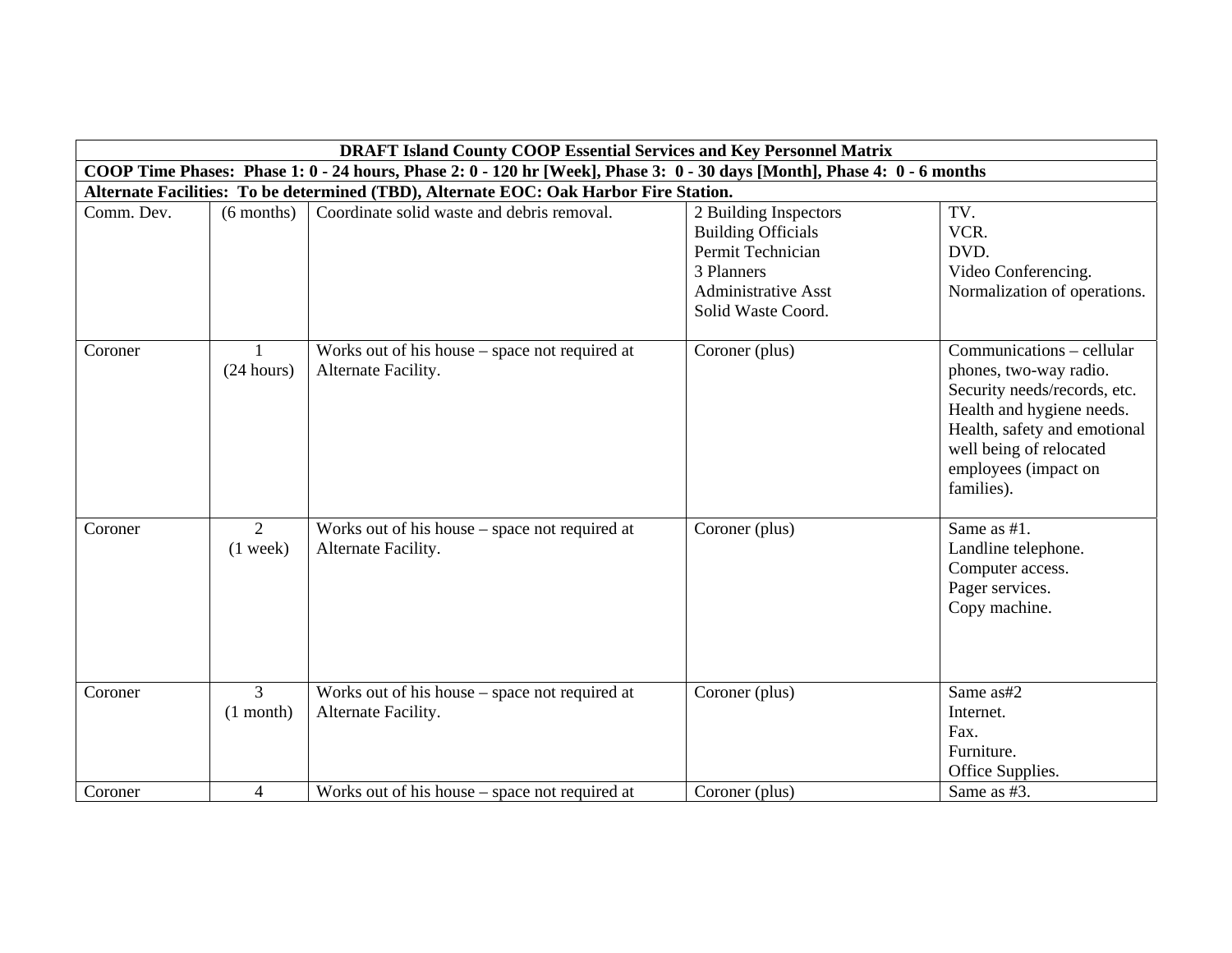|                     |                | <b>DRAFT Island County COOP Essential Services and Key Personnel Matrix</b>                                              |                                 |                              |
|---------------------|----------------|--------------------------------------------------------------------------------------------------------------------------|---------------------------------|------------------------------|
|                     |                | COOP Time Phases: Phase 1: 0 - 24 hours, Phase 2: 0 - 120 hr [Week], Phase 3: 0 - 30 days [Month], Phase 4: 0 - 6 months |                                 |                              |
|                     |                | Alternate Facilities: To be determined (TBD), Alternate EOC: Oak Harbor Fire Station.                                    |                                 |                              |
|                     | $(6$ months)   | Alternate Facility.                                                                                                      |                                 | TV.                          |
|                     |                |                                                                                                                          |                                 | VCR.                         |
|                     |                |                                                                                                                          |                                 | DVD.                         |
|                     |                |                                                                                                                          |                                 | Video Conferencing.          |
|                     |                |                                                                                                                          |                                 | Normalization of operations. |
| Juvenile &          |                | Detention and probationary supervision of juvenile                                                                       | <b>Court Services Director</b>  | Computer                     |
| <b>Family Court</b> | (24 hours)     | offenders.                                                                                                               | <b>Assistant Director</b>       | Internet access for info and |
| Services.           |                | Rehabilitation of juvenile offenders.                                                                                    | <b>Detention Manager</b>        | email.                       |
| [Superior Court]    |                |                                                                                                                          | <b>Administrative Assistant</b> | Landline telephone.          |
|                     |                |                                                                                                                          | 2 Probation Officers            | Cellular telephone.          |
|                     |                |                                                                                                                          |                                 | Pager service.               |
|                     |                |                                                                                                                          |                                 | 2-way radio service.         |
|                     |                |                                                                                                                          |                                 | Temporary Holding Facility.  |
|                     |                |                                                                                                                          |                                 | Vehicle parking.             |
| Juvenile &          | 2              | Same as #1.                                                                                                              | <b>Court Services Director</b>  | Same as #1.                  |
| <b>Family Court</b> | $(1$ week)     | Relocate detained children.                                                                                              | <b>Assistant Director</b>       | Food & medical services for  |
| Services.           |                | Contact/supervise high-risk children in community.                                                                       | <b>Detention Manager</b>        | detained children.           |
| [Superior Court]    |                | Superior Court Juvenile Justice Services.                                                                                | <b>Administrative Assistant</b> |                              |
|                     |                |                                                                                                                          | 13 Detention Officers           |                              |
|                     |                |                                                                                                                          | 7 Probation Officers            |                              |
|                     |                |                                                                                                                          |                                 |                              |
|                     |                |                                                                                                                          |                                 |                              |
| Juvenile &          | $\mathfrak{Z}$ | Same as #2.                                                                                                              | <b>Court Services Director</b>  | Same as #2.                  |
| <b>Family Court</b> | $(1$ month)    |                                                                                                                          | <b>Assistant Director</b>       |                              |
| Services.           |                |                                                                                                                          | <b>Detention Manager</b>        |                              |
| [Superior Court]    |                |                                                                                                                          | <b>Administrative Assistant</b> |                              |
|                     |                |                                                                                                                          | 13 Detention Officers           |                              |
|                     |                |                                                                                                                          | 7 Probation Officers            |                              |
|                     |                |                                                                                                                          | 2 Clerks                        |                              |
|                     |                |                                                                                                                          |                                 |                              |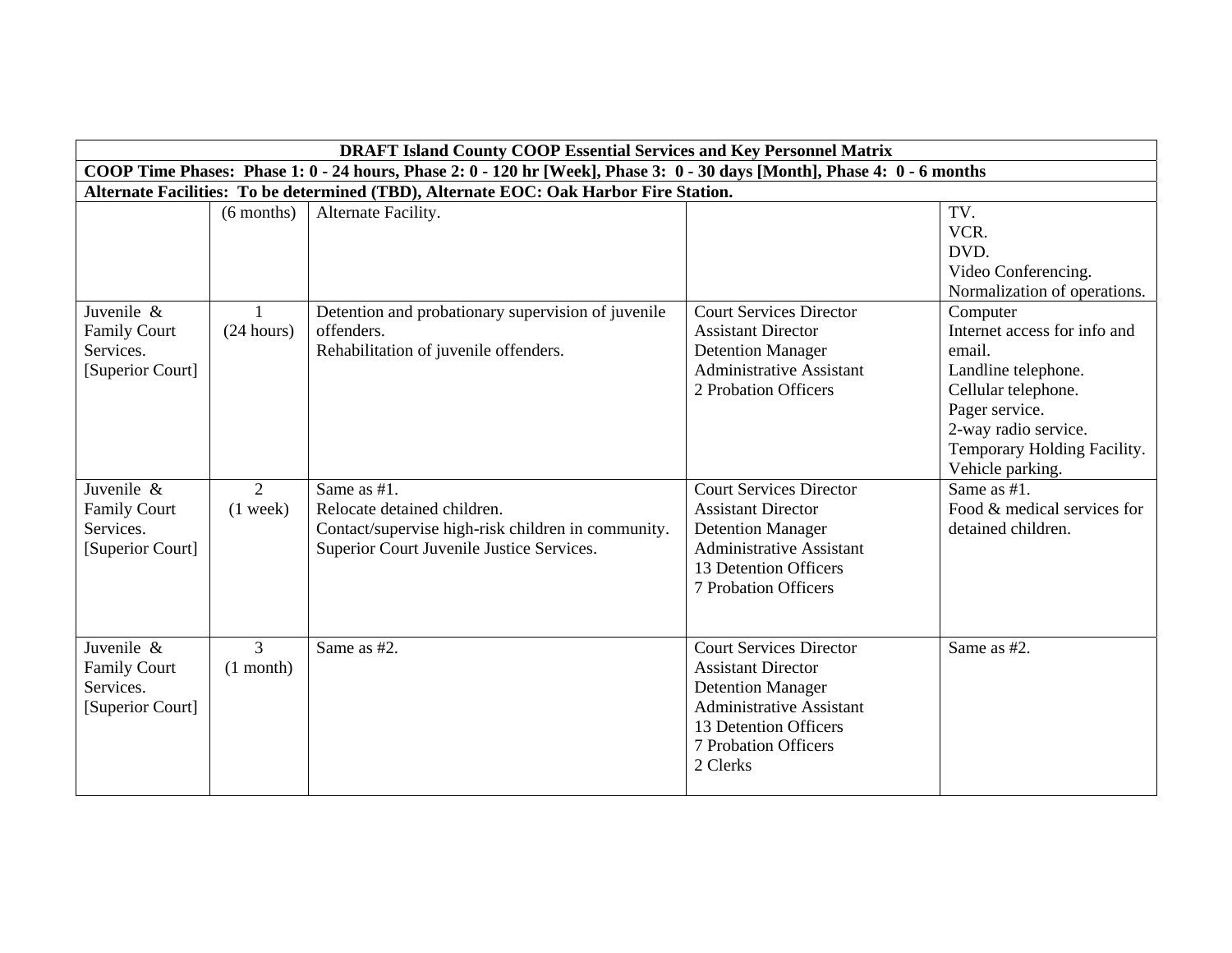|                                                                    |                                | <b>DRAFT Island County COOP Essential Services and Key Personnel Matrix</b>                                              |                                                                                                                                                                                                                                                                             |                                                                                                                                                                                                                                                                                |
|--------------------------------------------------------------------|--------------------------------|--------------------------------------------------------------------------------------------------------------------------|-----------------------------------------------------------------------------------------------------------------------------------------------------------------------------------------------------------------------------------------------------------------------------|--------------------------------------------------------------------------------------------------------------------------------------------------------------------------------------------------------------------------------------------------------------------------------|
|                                                                    |                                | COOP Time Phases: Phase 1: 0 - 24 hours, Phase 2: 0 - 120 hr [Week], Phase 3: 0 - 30 days [Month], Phase 4: 0 - 6 months |                                                                                                                                                                                                                                                                             |                                                                                                                                                                                                                                                                                |
|                                                                    |                                | Alternate Facilities: To be determined (TBD), Alternate EOC: Oak Harbor Fire Station.                                    |                                                                                                                                                                                                                                                                             |                                                                                                                                                                                                                                                                                |
| Juvenile &<br><b>Family Court</b><br>Services.<br>[Superior Court] | $\overline{4}$<br>$(6$ months) | Same as #3.                                                                                                              | <b>Court Services Director</b><br><b>Assistant Director</b><br><b>Detention Manager</b><br><b>Administrative Assistant</b><br>13 Detention Officers<br><b>7 Probation Officers</b><br>2 Clerks                                                                              | Same as #3.<br>Normalization of operations.                                                                                                                                                                                                                                    |
| <b>District Court</b>                                              | $\mathbf{1}$<br>(24 hours)     | Confirm and/or facilitate working condition of<br>records.                                                               |                                                                                                                                                                                                                                                                             | Communications – cellular<br>phones, two-way radio.<br>Electrical power needs.<br>Water needs.<br>Security needs/records, etc.<br>Health and hygiene needs.<br>Health, safety and emotional<br>well being of relocated<br>employees (impact on<br>families).<br>House keeping. |
| <b>District Court</b>                                              | $\overline{2}$<br>$(1$ week)   | Same as #1<br>Reconstruct record keeping.<br>Reschedule court cases.<br>Conduct court hearings.<br>Collect money.        | District Judge<br><b>Probation Officer</b><br>Administrator<br><b>Assistant Administrator</b><br><b>City Chief Criminal Clerk</b><br><b>County Chief Criminal Clerk</b><br>Data Entry Clerk<br>Civil Supervisor<br><b>Assistant Civil Supervisor</b><br><b>Filing Clerk</b> | Same as $#1$ .<br>Landline telephone.<br>Computer access.<br>Pager services.<br>Copy machine.                                                                                                                                                                                  |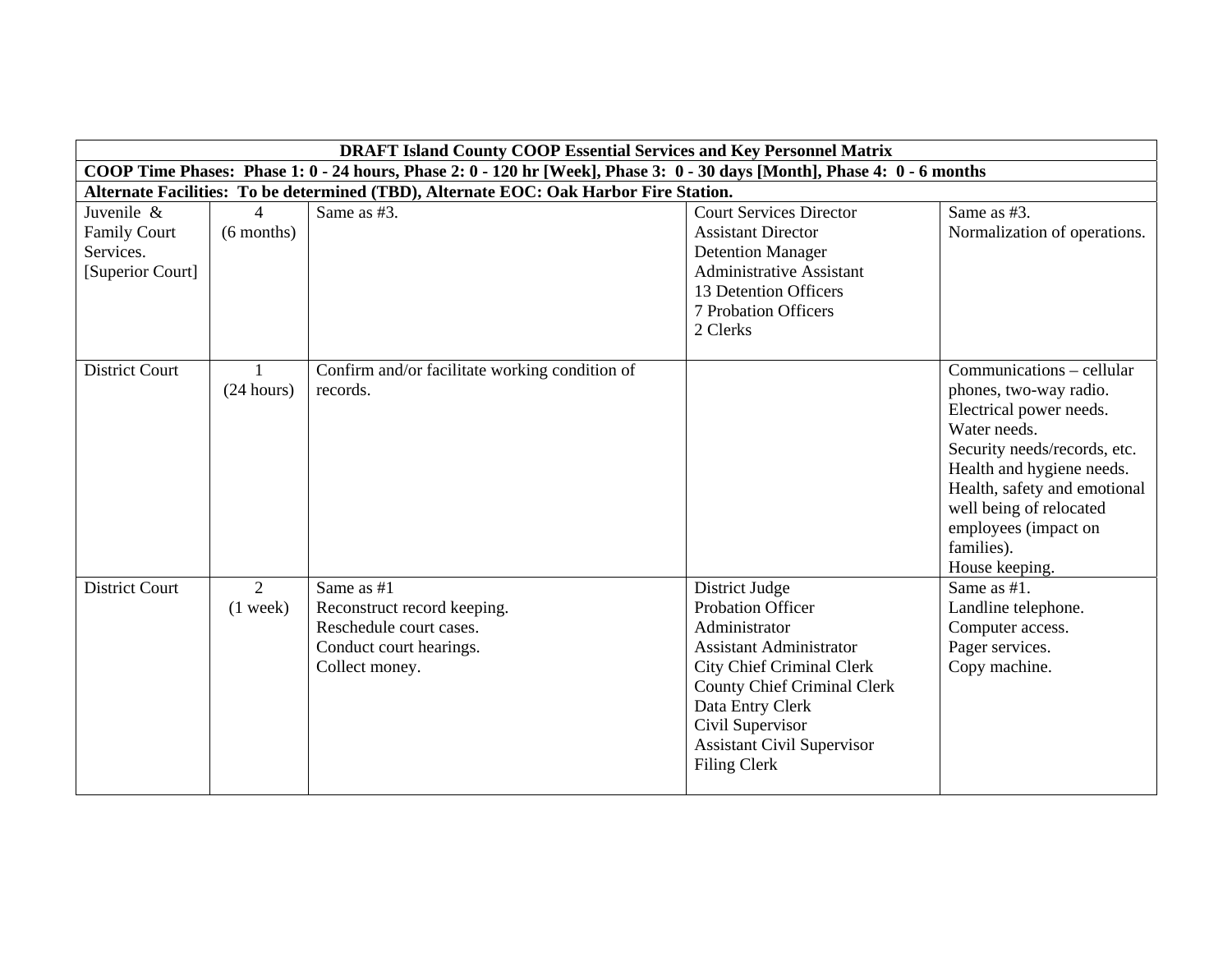|                       |                | <b>DRAFT Island County COOP Essential Services and Key Personnel Matrix</b>                                              |                           |                              |
|-----------------------|----------------|--------------------------------------------------------------------------------------------------------------------------|---------------------------|------------------------------|
|                       |                | COOP Time Phases: Phase 1: 0 - 24 hours, Phase 2: 0 - 120 hr [Week], Phase 3: 0 - 30 days [Month], Phase 4: 0 - 6 months |                           |                              |
|                       |                | Alternate Facilities: To be determined (TBD), Alternate EOC: Oak Harbor Fire Station.                                    |                           |                              |
| <b>District Court</b> | 3              | Same as #2.                                                                                                              | Same as #2                | Same as#2                    |
|                       | $(1$ month)    |                                                                                                                          |                           | Internet.                    |
|                       |                |                                                                                                                          |                           | Fax.                         |
|                       |                |                                                                                                                          |                           | Furniture.                   |
|                       |                |                                                                                                                          |                           | Office Supplies.             |
| <b>District Court</b> | $\overline{4}$ | Same as #3.                                                                                                              | Same as #3                | Same as #3.                  |
|                       | $(6$ months)   |                                                                                                                          |                           | TV.                          |
|                       |                |                                                                                                                          |                           | VCR.                         |
|                       |                |                                                                                                                          |                           | DVD.                         |
|                       |                |                                                                                                                          |                           | Video Conferencing.          |
|                       |                |                                                                                                                          |                           | Normalization of operations. |
| <b>DEM</b>            |                | Activate Emergency Operations Center.                                                                                    | <b>Emergency Manager</b>  | Communications – cellular    |
|                       | (24 hours)     | Coordinate responses.                                                                                                    | <b>EMD</b> Technician     | phones, two-way radio.       |
|                       |                | Provide public information.                                                                                              | <b>HS Planner</b>         | Electrical power needs.      |
|                       |                |                                                                                                                          | <b>CERT</b> Coordinator   | Water needs.                 |
|                       |                |                                                                                                                          |                           | Security needs/records, etc. |
|                       |                |                                                                                                                          |                           | Health and hygiene needs.    |
|                       |                |                                                                                                                          |                           | Health, safety and emotional |
|                       |                |                                                                                                                          |                           | well being of relocated      |
|                       |                |                                                                                                                          |                           | employees (impact on         |
|                       |                |                                                                                                                          |                           | families).                   |
|                       |                |                                                                                                                          |                           | House keeping.               |
| <b>DEM</b>            | 2              | Same as #1                                                                                                               | EOC designated staff (15) | Same as #1.                  |
|                       | $(1$ week)     | Provide emergency policy.                                                                                                | <b>Emergency Manager</b>  | Landline telephone.          |
|                       |                | Coordinate resources.                                                                                                    | <b>EMD</b> Technician     | Computer access.             |
|                       |                | Provide public information.                                                                                              | <b>HS Planner</b>         | Pager services.              |
|                       |                |                                                                                                                          | <b>CERT</b> Coordinator   | Copy machine.                |
|                       |                |                                                                                                                          |                           |                              |
| <b>DEM</b>            | 3              | Reduce EOC to level 2.                                                                                                   | EOC designated staff (4)  | Same as#2                    |
|                       | $(1$ month)    | Coordinate resources for recovery.                                                                                       | <b>Emergency Manager</b>  | Internet.                    |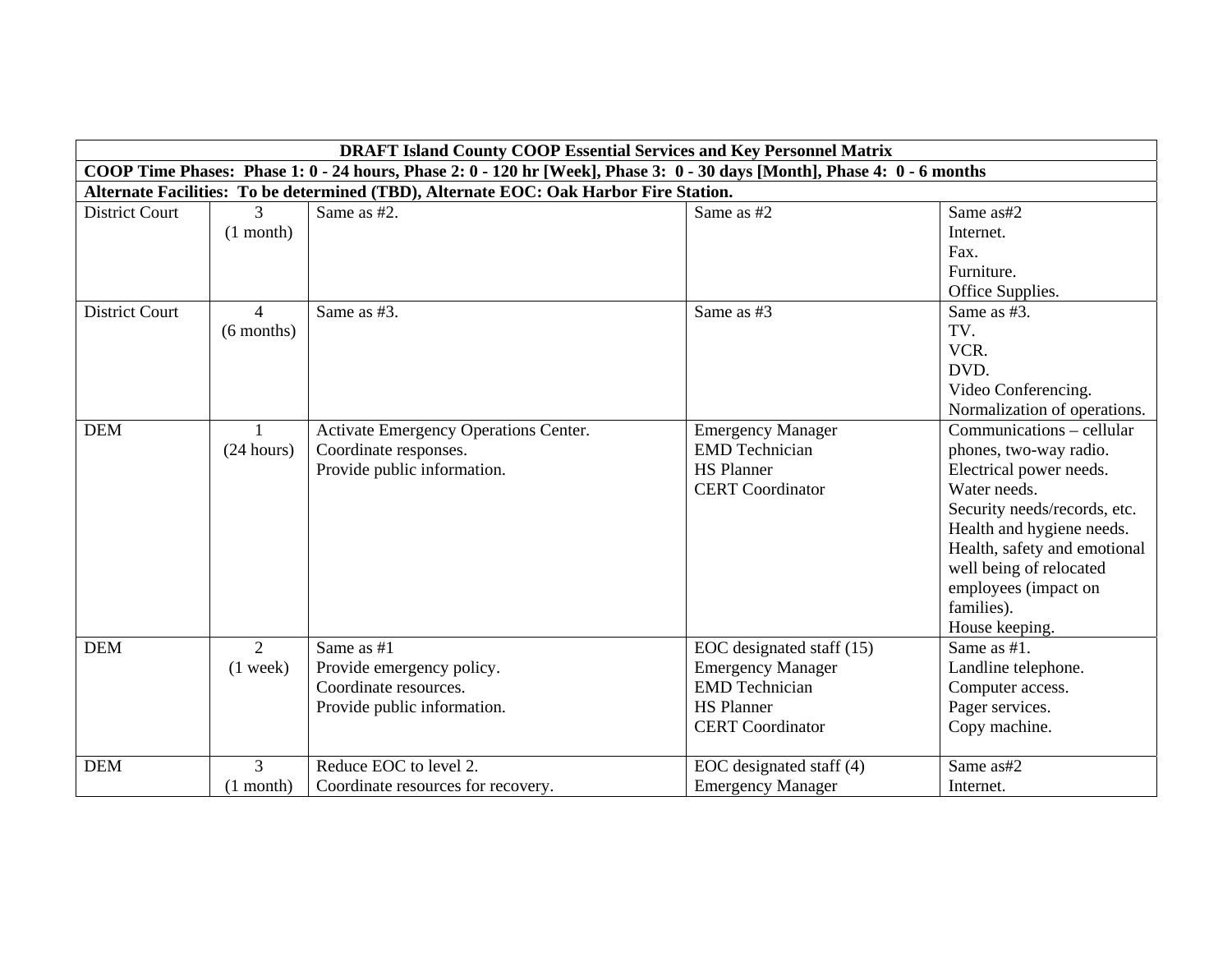|            |                | <b>DRAFT Island County COOP Essential Services and Key Personnel Matrix</b>                                              |                          |                              |
|------------|----------------|--------------------------------------------------------------------------------------------------------------------------|--------------------------|------------------------------|
|            |                | COOP Time Phases: Phase 1: 0 - 24 hours, Phase 2: 0 - 120 hr [Week], Phase 3: 0 - 30 days [Month], Phase 4: 0 - 6 months |                          |                              |
|            |                | Alternate Facilities: To be determined (TBD), Alternate EOC: Oak Harbor Fire Station.                                    |                          |                              |
|            |                | Coordinate with Disaster Assistance Center for                                                                           | <b>EMD</b> Technician    | Fax.                         |
|            |                | recovery.                                                                                                                | <b>HS Planner</b>        | Furniture.                   |
|            |                | Provide public information.                                                                                              | <b>CERT</b> Coordinator  | Office Supplies.             |
|            |                |                                                                                                                          |                          |                              |
| <b>DEM</b> | $\overline{4}$ | Return to normal operations.                                                                                             | <b>Emergency Manager</b> | Same as #3.                  |
|            | $(6$ months)   | Coordinate disaster assistance.                                                                                          | <b>EMD</b> Technician    | TV.                          |
|            |                | Provide public information.                                                                                              | <b>HS Planner</b>        | VCR.                         |
|            |                |                                                                                                                          | <b>CERT</b> Coordinator  | DVD.                         |
|            |                |                                                                                                                          |                          | Video Conferencing.          |
|            |                |                                                                                                                          |                          | Normalization of operations. |
| <b>DEM</b> |                | Establish communications with other Island County                                                                        |                          | Communications - cellular    |
|            | (24 hours)     | departments and citizens.                                                                                                |                          | phones, two-way radio.       |
|            |                |                                                                                                                          |                          | Electrical power needs.      |
|            |                |                                                                                                                          |                          | Water needs.                 |
|            |                |                                                                                                                          |                          | Security needs/records, etc. |
|            |                |                                                                                                                          |                          | Health and hygiene needs.    |
|            |                |                                                                                                                          |                          | Health, safety and emotional |
|            |                |                                                                                                                          |                          | well being of relocated      |
|            |                |                                                                                                                          |                          | employees (impact on         |
|            |                |                                                                                                                          |                          | families).                   |
|            |                |                                                                                                                          |                          | House keeping.               |
| <b>DEM</b> | $\overline{2}$ | Provide oversight/coordination of first response.                                                                        | <b>EMS</b> Director      | Same as #1.                  |
|            | $(1$ week)     | Establish communications with local, regional EMS,                                                                       | Office Assistant         | Landline telephone.          |
|            |                | emergency departments, and air ambulance.                                                                                |                          | Computer access.             |
|            |                | Provide support (Critical Incident Stress                                                                                |                          | Pager services.              |
|            |                | Management (CISM) and Chaplain services).                                                                                |                          | Copy machine.                |
|            |                | Public information dissemination.                                                                                        |                          |                              |
| <b>DEM</b> | $\mathfrak{Z}$ | Communications with state EMS & Trauma Office                                                                            | <b>EMS</b> Director      | Same as#2                    |
|            | $(1$ month)    | e.g., certification of responders (because of rotating                                                                   | <b>Office Assistant</b>  | Internet.                    |
|            |                | certification dates, depending on time of year of                                                                        |                          | Fax.                         |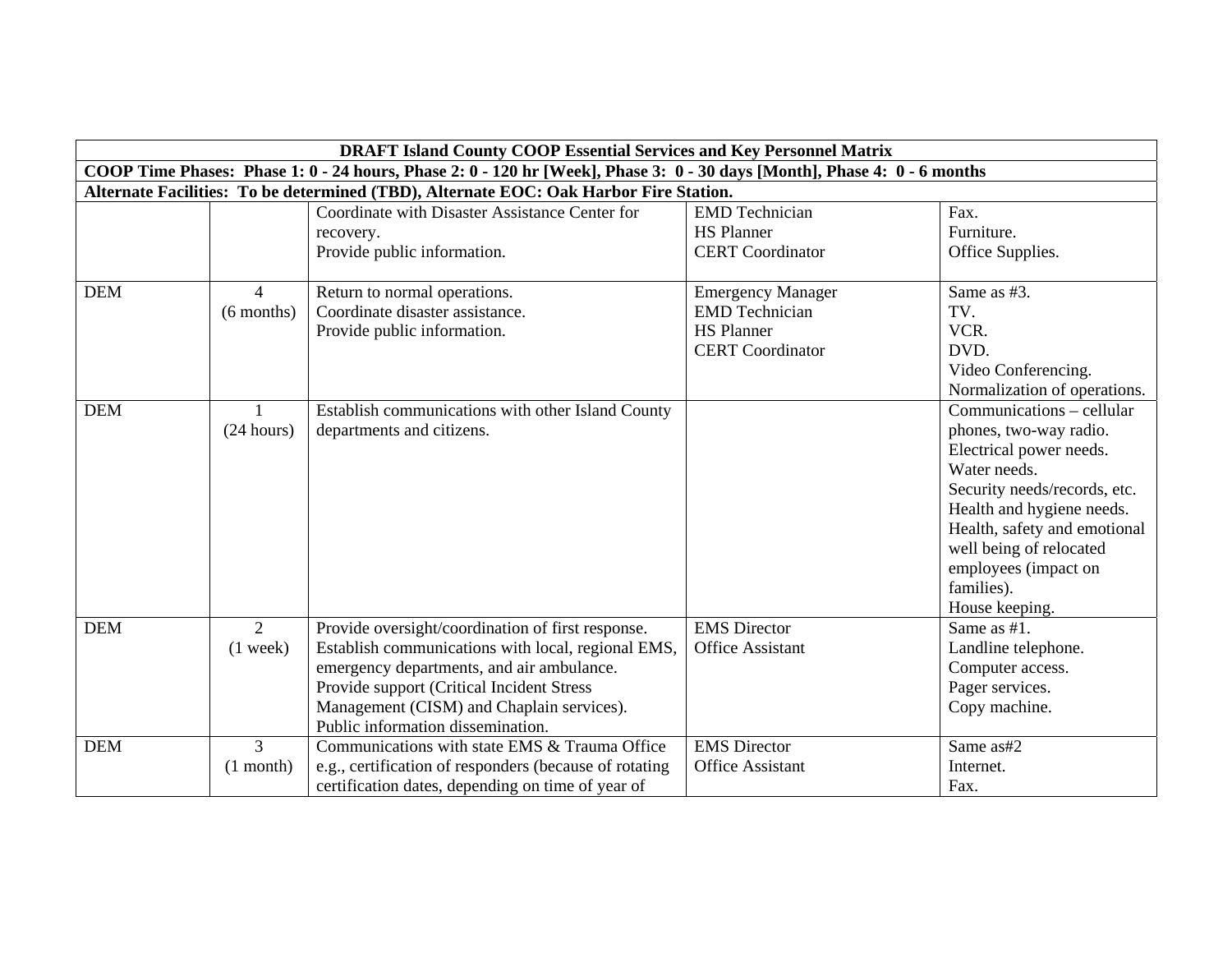|                      |                                | <b>DRAFT Island County COOP Essential Services and Key Personnel Matrix</b>                                              |                                                                         |                                                                                                                                                                                                                                                                                                    |
|----------------------|--------------------------------|--------------------------------------------------------------------------------------------------------------------------|-------------------------------------------------------------------------|----------------------------------------------------------------------------------------------------------------------------------------------------------------------------------------------------------------------------------------------------------------------------------------------------|
|                      |                                | COOP Time Phases: Phase 1: 0 - 24 hours, Phase 2: 0 - 120 hr [Week], Phase 3: 0 - 30 days [Month], Phase 4: 0 - 6 months |                                                                         |                                                                                                                                                                                                                                                                                                    |
|                      |                                | Alternate Facilities: To be determined (TBD), Alternate EOC: Oak Harbor Fire Station.                                    |                                                                         |                                                                                                                                                                                                                                                                                                    |
|                      |                                | event).<br>Continue Quality Assurance/Quality Improvement.<br>Continue CISM and Chaplain support.                        |                                                                         | Furniture.<br>Office Supplies.                                                                                                                                                                                                                                                                     |
| <b>DEM</b>           | $\overline{4}$<br>$(6$ months) | Monitor certification of responders for appropriate<br>service delivery.<br>Data collection.                             | <b>EMS</b> Director<br><b>Office Assistant</b>                          | Same as #3.<br>TV.<br>VCR.<br>DVD.<br>Video Conferencing.<br>Normalization of operations.                                                                                                                                                                                                          |
| <b>WSU Extension</b> | $\mathbf{1}$                   | Establish communications with other Island County<br>departments and citizens.                                           |                                                                         | $\overline{\text{Communications}}$ - cellular<br>phones, two-way radio.<br>Electrical power needs.<br>Water needs.<br>Security needs/records, etc.<br>Health and hygiene needs.<br>Health, safety and emotional<br>well being of relocated<br>employees (impact on<br>families).<br>House keeping. |
| <b>WSU Extension</b> | $\overline{2}$<br>$(1$ week)   | Provide public information on agricultural, water<br>and foreign animal related issues.                                  | <b>Extension Director</b>                                               | Communications – landline<br>telephone, cellular phone,<br>two-way radio, email access<br>to restricted web sites (CDC,<br>WSDA, USDA & WSU)                                                                                                                                                       |
| <b>WSU Extension</b> | $\overline{3}$<br>$(1$ month)  | Same as #2.                                                                                                              | <b>Extension Director</b>                                               | Same as #2                                                                                                                                                                                                                                                                                         |
| <b>WSU Extension</b> | $\mathbf 4$<br>$(6$ months)    | Same as #3.<br>Support agricultural industry, homeowners.<br>Organize support with 4-H and youth.                        | <b>Extension Director</b><br><b>Extension Assistant</b><br>4-H Director | Same as #3<br>Normalization of operations.                                                                                                                                                                                                                                                         |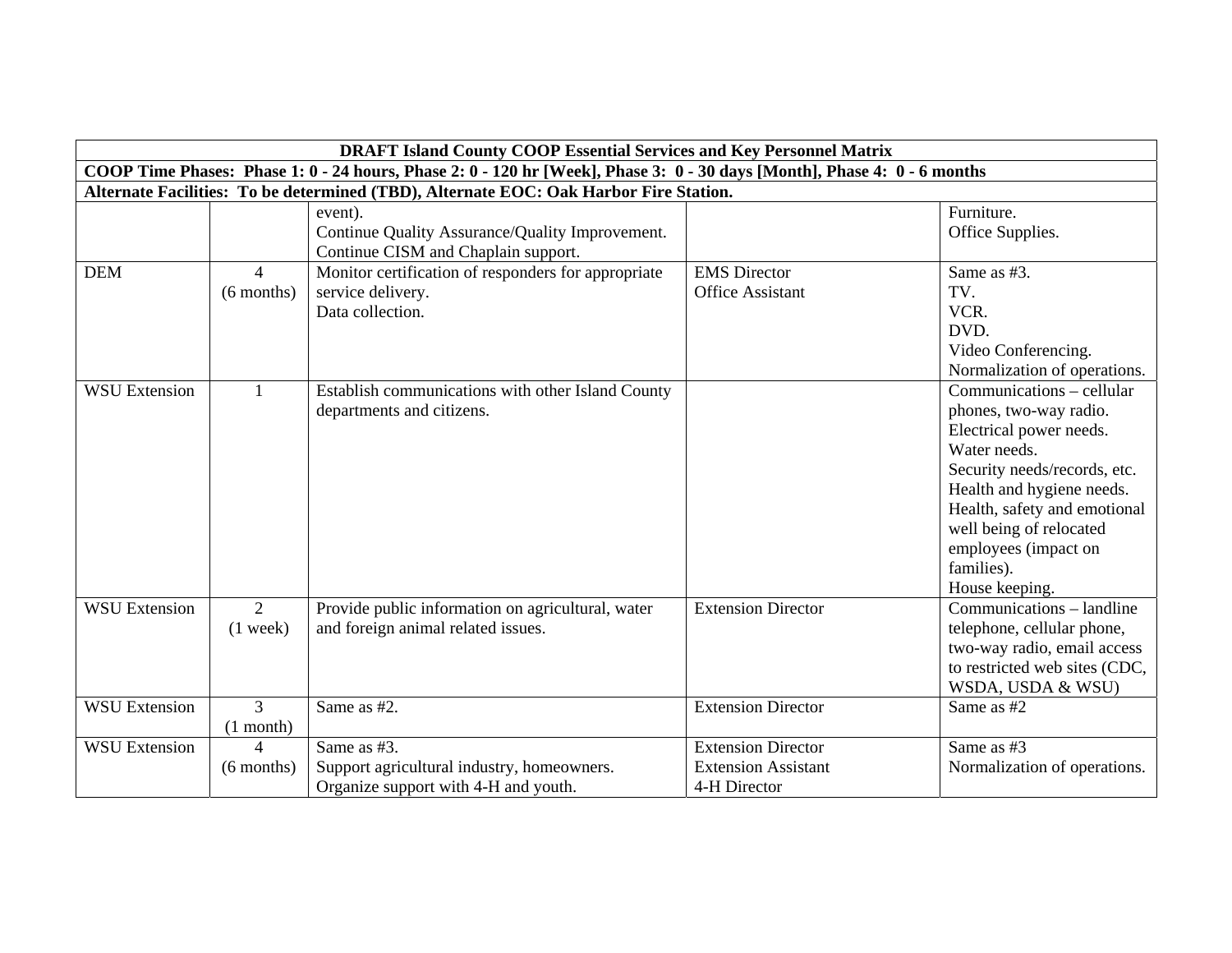|                                  | <b>DRAFT Island County COOP Essential Services and Key Personnel Matrix</b>                                              |                                                                                              |                                                                                       |                                                                                                                                                                                                                                                                                |  |  |
|----------------------------------|--------------------------------------------------------------------------------------------------------------------------|----------------------------------------------------------------------------------------------|---------------------------------------------------------------------------------------|--------------------------------------------------------------------------------------------------------------------------------------------------------------------------------------------------------------------------------------------------------------------------------|--|--|
|                                  | COOP Time Phases: Phase 1: 0 - 24 hours, Phase 2: 0 - 120 hr [Week], Phase 3: 0 - 30 days [Month], Phase 4: 0 - 6 months |                                                                                              |                                                                                       |                                                                                                                                                                                                                                                                                |  |  |
|                                  |                                                                                                                          | Alternate Facilities: To be determined (TBD), Alternate EOC: Oak Harbor Fire Station.        |                                                                                       |                                                                                                                                                                                                                                                                                |  |  |
|                                  |                                                                                                                          |                                                                                              |                                                                                       |                                                                                                                                                                                                                                                                                |  |  |
| Facilities<br>Maintenance        | $\mathbf{1}$<br>(24 hours)                                                                                               | Establish communications with other Island County<br>departments and citizens.               |                                                                                       | Communications – cellular<br>phones, two-way radio.<br>Electrical power needs.<br>Water needs.<br>Security needs/records, etc.<br>Health and hygiene needs.<br>Health, safety and emotional<br>well being of relocated<br>employees (impact on<br>families).<br>House keeping. |  |  |
| Facilities<br>Maintenance        | $\overline{2}$<br>$(1$ week)                                                                                             | Moving equipment - set-up and take down.                                                     | <b>Facilities Manager</b><br><b>4 Maintenance Workers</b><br>1 Maintenance Specialist | Same as #1.<br>Landline telephone.<br>Computer access.<br>Pager services.<br>Copy machine.                                                                                                                                                                                     |  |  |
| <b>Facilities</b><br>Maintenance | $\mathcal{E}$<br>$(1$ month)                                                                                             | Same as #2.                                                                                  | <b>Facilities Manager</b><br><b>4 Maintenance Workers</b><br>1 Maintenance Specialist | Same as#2<br>Internet.<br>Fax.<br>Furniture.<br>Office Supplies.                                                                                                                                                                                                               |  |  |
| Facilities<br>Maintenance        | $\overline{4}$<br>$(6$ months)                                                                                           | Same as #3.                                                                                  | <b>Facilities Manager</b><br>4 Maintenance Workers<br>1 Maintenance Specialist        | Same as #3.<br>TV.<br>VCR.<br>DVD.<br>Video Conferencing.<br>Normalization of operations.                                                                                                                                                                                      |  |  |
| Alternate<br>Facilities          | (24 hours)                                                                                                               | offices to move in.<br>for<br>Assess _<br>If necessary, assess damage to<br>Office Building. | <b>TDB</b>                                                                            | Communications – landline<br>telephone, cellular phone                                                                                                                                                                                                                         |  |  |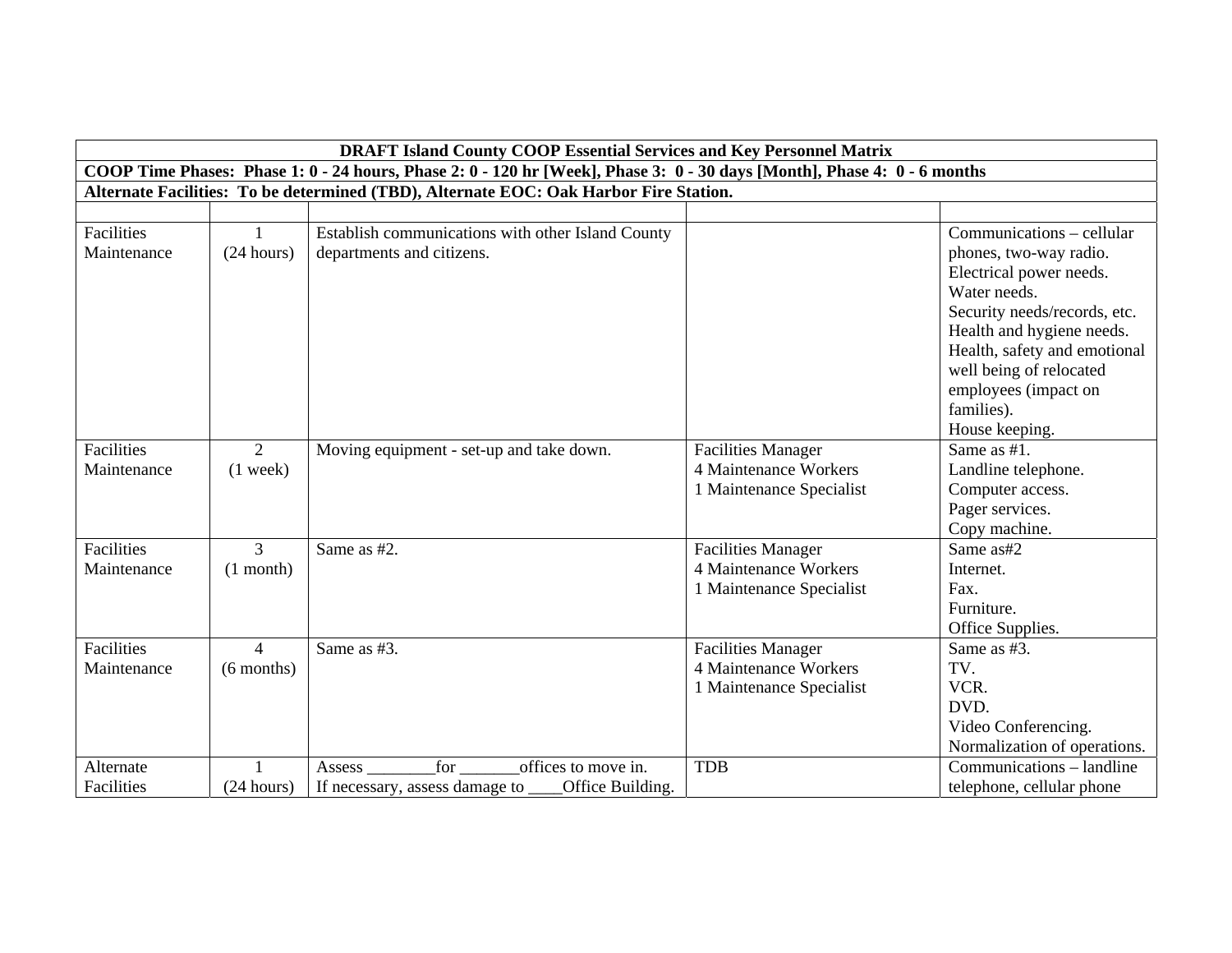|                       | <b>DRAFT Island County COOP Essential Services and Key Personnel Matrix</b>                                              |                                                       |               |                              |  |  |
|-----------------------|--------------------------------------------------------------------------------------------------------------------------|-------------------------------------------------------|---------------|------------------------------|--|--|
|                       | COOP Time Phases: Phase 1: 0 - 24 hours, Phase 2: 0 - 120 hr [Week], Phase 3: 0 - 30 days [Month], Phase 4: 0 - 6 months |                                                       |               |                              |  |  |
|                       | Alternate Facilities: To be determined (TBD), Alternate EOC: Oak Harbor Fire Station.                                    |                                                       |               |                              |  |  |
| (TBD)                 |                                                                                                                          | Assess work to be done and process to get it done.    |               | and two-way radio.           |  |  |
| Alternate             | $\overline{2}$                                                                                                           | Same as #1.                                           | <b>TBD</b>    | Same as $#1$ .               |  |  |
| Facilities            | $(1$ week)                                                                                                               | Assist in setting up _______ and repairs to building. |               | Email access.                |  |  |
| (TBD)                 |                                                                                                                          | Assess damage to all buildings and equipment.         |               |                              |  |  |
|                       |                                                                                                                          |                                                       |               |                              |  |  |
| Alternate             | 3                                                                                                                        | Same as #2.                                           | <b>TBD</b>    | Same as #2.                  |  |  |
| Facilities            | $(1$ month)                                                                                                              |                                                       |               |                              |  |  |
| (TBD)                 |                                                                                                                          | Continue or resume daily operations and community     |               |                              |  |  |
|                       |                                                                                                                          | needs.                                                |               |                              |  |  |
| Alternate             | $\overline{4}$                                                                                                           | Same as #3.                                           | <b>TBD</b>    | Same as #3.                  |  |  |
| Facilities            | $(6$ months)                                                                                                             |                                                       |               | Normalization of operations. |  |  |
| (TBD)                 |                                                                                                                          |                                                       |               |                              |  |  |
| <b>Human Services</b> | $\mathbf{1}$                                                                                                             | <b>Crisis Services</b>                                | 4 Management  | Communications – cellular    |  |  |
|                       | (24 hours)                                                                                                               |                                                       | 6 Crisis Team | phones, two-way radio.       |  |  |
|                       |                                                                                                                          |                                                       |               | Electrical power needs.      |  |  |
|                       |                                                                                                                          |                                                       |               | Water needs.                 |  |  |
|                       |                                                                                                                          |                                                       |               | Security needs/records, etc. |  |  |
|                       |                                                                                                                          |                                                       |               | Health and hygiene needs.    |  |  |
|                       |                                                                                                                          |                                                       |               | Health, safety and emotional |  |  |
|                       |                                                                                                                          |                                                       |               | well being of relocated      |  |  |
|                       |                                                                                                                          |                                                       |               | employees (impact on         |  |  |
|                       |                                                                                                                          |                                                       |               | families).                   |  |  |
|                       |                                                                                                                          |                                                       |               | House keeping.               |  |  |
| <b>Human Services</b> | $\overline{2}$                                                                                                           | Same as #1.                                           | 4 Management  | Same as #1.                  |  |  |
|                       | $(1$ week)                                                                                                               |                                                       | 6 Crisis Team | Landline telephone.          |  |  |
|                       |                                                                                                                          |                                                       |               | Computer access.             |  |  |
|                       |                                                                                                                          |                                                       |               | Pager services.              |  |  |
|                       |                                                                                                                          |                                                       |               | Copy machine.                |  |  |
| <b>Human Services</b> | 3                                                                                                                        | Same as #2.                                           | 4 Management  | Same as#2                    |  |  |
|                       | $(1$ month)                                                                                                              | Resume services as necessary and appropriate.         | 6 Crisis Team | Internet.                    |  |  |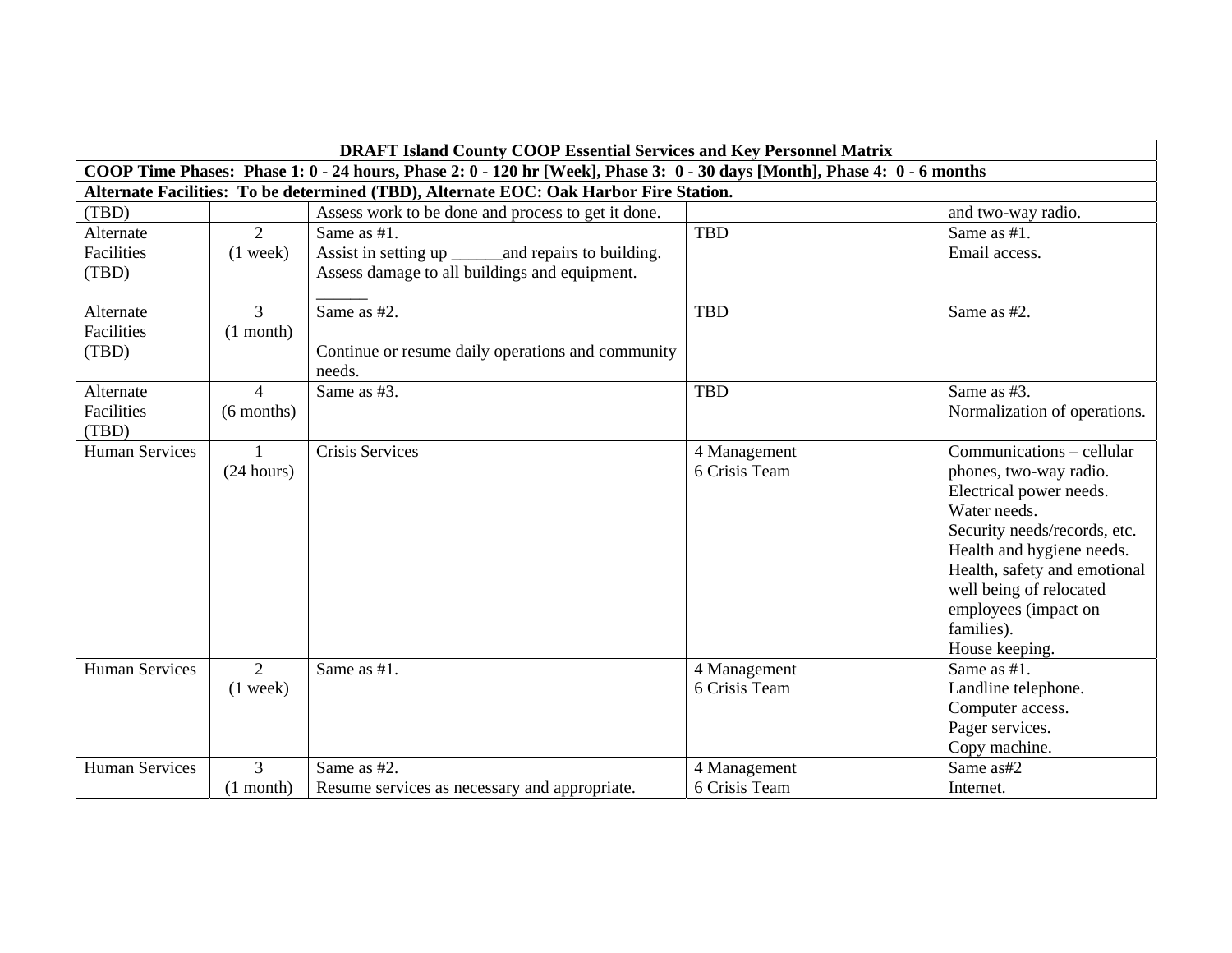|                       | <b>DRAFT Island County COOP Essential Services and Key Personnel Matrix</b>                                              |                                              |                         |                              |  |  |
|-----------------------|--------------------------------------------------------------------------------------------------------------------------|----------------------------------------------|-------------------------|------------------------------|--|--|
|                       | COOP Time Phases: Phase 1: 0 - 24 hours, Phase 2: 0 - 120 hr [Week], Phase 3: 0 - 30 days [Month], Phase 4: 0 - 6 months |                                              |                         |                              |  |  |
|                       | Alternate Facilities: To be determined (TBD), Alternate EOC: Oak Harbor Fire Station.                                    |                                              |                         |                              |  |  |
|                       |                                                                                                                          |                                              |                         | Fax.                         |  |  |
|                       |                                                                                                                          |                                              |                         | Furniture.                   |  |  |
|                       |                                                                                                                          |                                              |                         | Office Supplies.             |  |  |
| <b>Human Services</b> | $\overline{4}$                                                                                                           | Same as #3.                                  | 4 Management            | Same as #3.                  |  |  |
|                       | $(6$ months)                                                                                                             | Mental Health.                               | 6 Crisis Team           | TV.                          |  |  |
|                       |                                                                                                                          | Chemical dependency.                         | 29 Program Staff        | VCR.                         |  |  |
|                       |                                                                                                                          | Disabilities.                                |                         | DVD.                         |  |  |
|                       |                                                                                                                          |                                              |                         | Video Conferencing.          |  |  |
|                       |                                                                                                                          |                                              |                         | Normalization of operations. |  |  |
| GSA/Risk Mgt          | $\mathbf{1}$                                                                                                             | Assist with initial response and assessment. |                         | Communications – cellular    |  |  |
| (Public Defense)      | (24 hours)                                                                                                               |                                              |                         | phones, two-way radio.       |  |  |
| (Safety Officer)      |                                                                                                                          |                                              |                         | Electrical power needs.      |  |  |
| (Motor Pool)          |                                                                                                                          |                                              |                         | Water needs.                 |  |  |
|                       |                                                                                                                          |                                              |                         | Security needs/records, etc. |  |  |
|                       |                                                                                                                          |                                              |                         | Health and hygiene needs.    |  |  |
|                       |                                                                                                                          |                                              |                         | Health, safety and emotional |  |  |
|                       |                                                                                                                          |                                              |                         | well being of relocated      |  |  |
|                       |                                                                                                                          |                                              |                         | employees (impact on         |  |  |
|                       |                                                                                                                          |                                              |                         | families).                   |  |  |
|                       |                                                                                                                          |                                              |                         | House keeping.               |  |  |
| GSA/Risk Mgt          | $\overline{2}$                                                                                                           | Contact with Insurance Company.              | <b>GSA/Risk Manager</b> | Same as #1.                  |  |  |
| (Public Defense)      | $(1$ week)                                                                                                               |                                              |                         | Landline telephone.          |  |  |
| (Safety Officer)      |                                                                                                                          |                                              |                         | Computer access.             |  |  |
| (Motor Pool)          |                                                                                                                          |                                              |                         | Pager services.              |  |  |
|                       |                                                                                                                          |                                              |                         | Copy machine.                |  |  |
| GSA/Risk Mgt          | $\overline{3}$                                                                                                           | Damage Assessment.                           | <b>GSA/Risk Manager</b> | Same as#2                    |  |  |
| (Public Defense)      | $(1$ month)                                                                                                              |                                              |                         | Internet.                    |  |  |
| (Safety Officer)      |                                                                                                                          |                                              |                         | Fax.                         |  |  |
| (Motor Pool)          |                                                                                                                          |                                              |                         | Furniture.                   |  |  |
|                       |                                                                                                                          |                                              |                         | Office Supplies.             |  |  |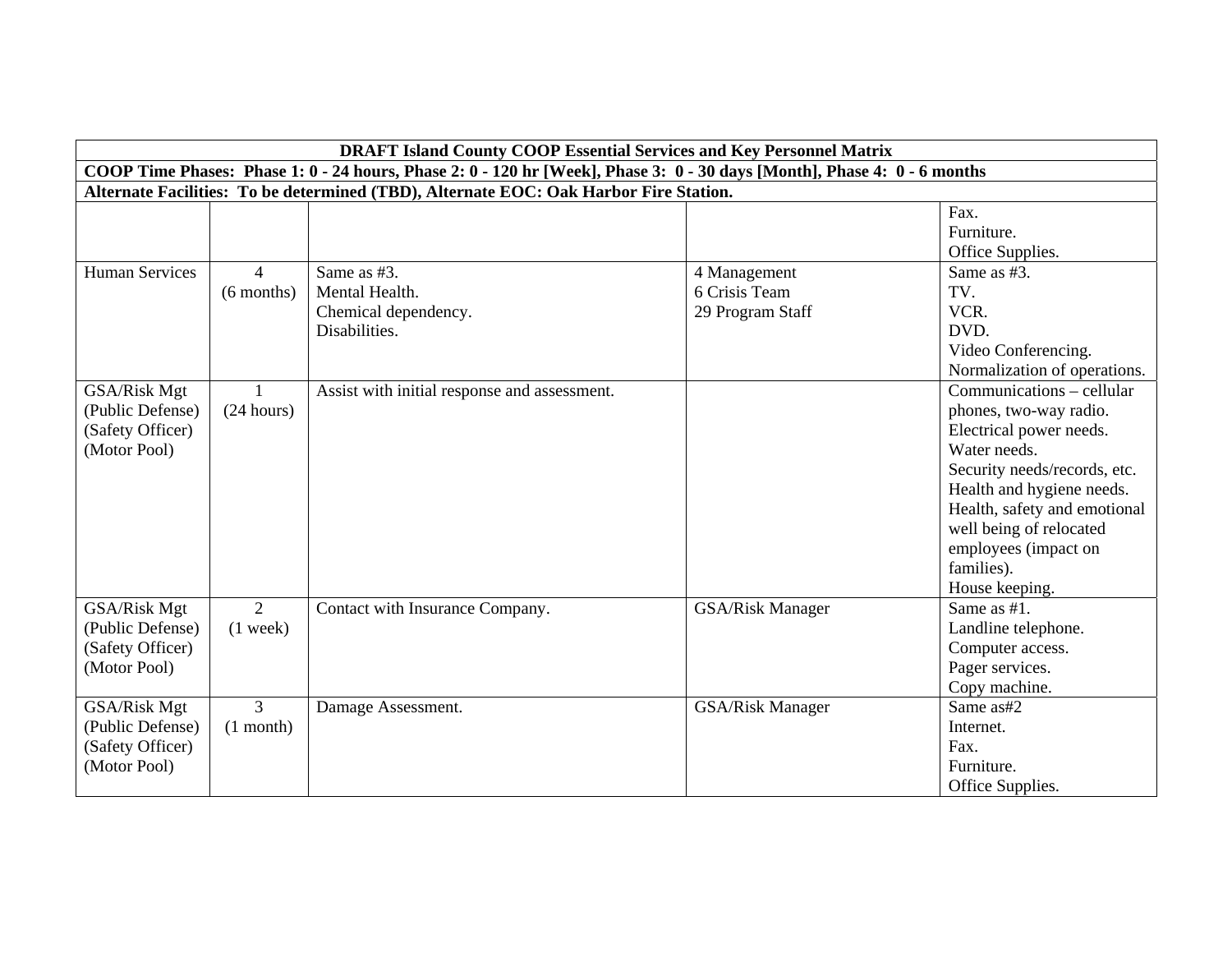|                                                                      | <b>DRAFT Island County COOP Essential Services and Key Personnel Matrix</b> |                                                                                                                          |                                                                                        |                                                                                                                                                                                                                                                                                |  |
|----------------------------------------------------------------------|-----------------------------------------------------------------------------|--------------------------------------------------------------------------------------------------------------------------|----------------------------------------------------------------------------------------|--------------------------------------------------------------------------------------------------------------------------------------------------------------------------------------------------------------------------------------------------------------------------------|--|
|                                                                      |                                                                             | COOP Time Phases: Phase 1: 0 - 24 hours, Phase 2: 0 - 120 hr [Week], Phase 3: 0 - 30 days [Month], Phase 4: 0 - 6 months |                                                                                        |                                                                                                                                                                                                                                                                                |  |
|                                                                      |                                                                             | Alternate Facilities: To be determined (TBD), Alternate EOC: Oak Harbor Fire Station.                                    |                                                                                        |                                                                                                                                                                                                                                                                                |  |
| GSA/Risk Mgt<br>(Public Defense)<br>(Safety Officer)<br>(Motor Pool) | $\Delta$<br>$(6$ months)                                                    | Assist in recovery for debts.                                                                                            | Personnel/Risk Manager                                                                 | Same as #3.<br>TV.<br>VCR.<br>DVD.<br>Video Conferencing.<br>Normalization of operations.                                                                                                                                                                                      |  |
| Prosecutor                                                           | (24 hours)                                                                  | Advise county officials.                                                                                                 | <b>Prosecuting Attorney</b><br>Chief Civil deputy<br><b>Chief Criminal Deputy</b><br>റ | Communications – cellular<br>phones, two-way radio.<br>Electrical power needs.<br>Water needs.<br>Security needs/records, etc.<br>Health and hygiene needs.<br>Health, safety and emotional<br>well being of relocated<br>employees (impact on<br>families).<br>House keeping. |  |
| Prosecutor                                                           | $\overline{2}$<br>$(1$ week)                                                | Same as #1<br>Isolation/quarantine court orders.<br>Prosecute criminals.                                                 | Prosecutor<br>4 Deputy Pros.<br>5 Legal Assistants                                     | Same as #1.<br>Landline telephone.<br>Computer access.<br>Pager services.<br>Copy machine.                                                                                                                                                                                     |  |
| Prosecutor                                                           | $\overline{3}$<br>$(1$ month)                                               | Advise county officials.<br>Isolation/quarantine court orders.<br>Prosecute criminals.                                   | Prosecutor<br>8 Deputy Pros.<br>14 Legal Assistants                                    | Same as#2<br>Internet.<br>Fax.<br>Furniture.<br>Office Supplies.                                                                                                                                                                                                               |  |
| Prosecutor                                                           | $\overline{4}$<br>$(6$ months)                                              | Advise county officials.<br>Isolation/quarantine court orders.<br>Prosecute criminals.                                   | Prosecutor<br>8 Deputy Pros.<br>14 Legal Assistants                                    | Same as #3.<br>TV.<br>VCR.                                                                                                                                                                                                                                                     |  |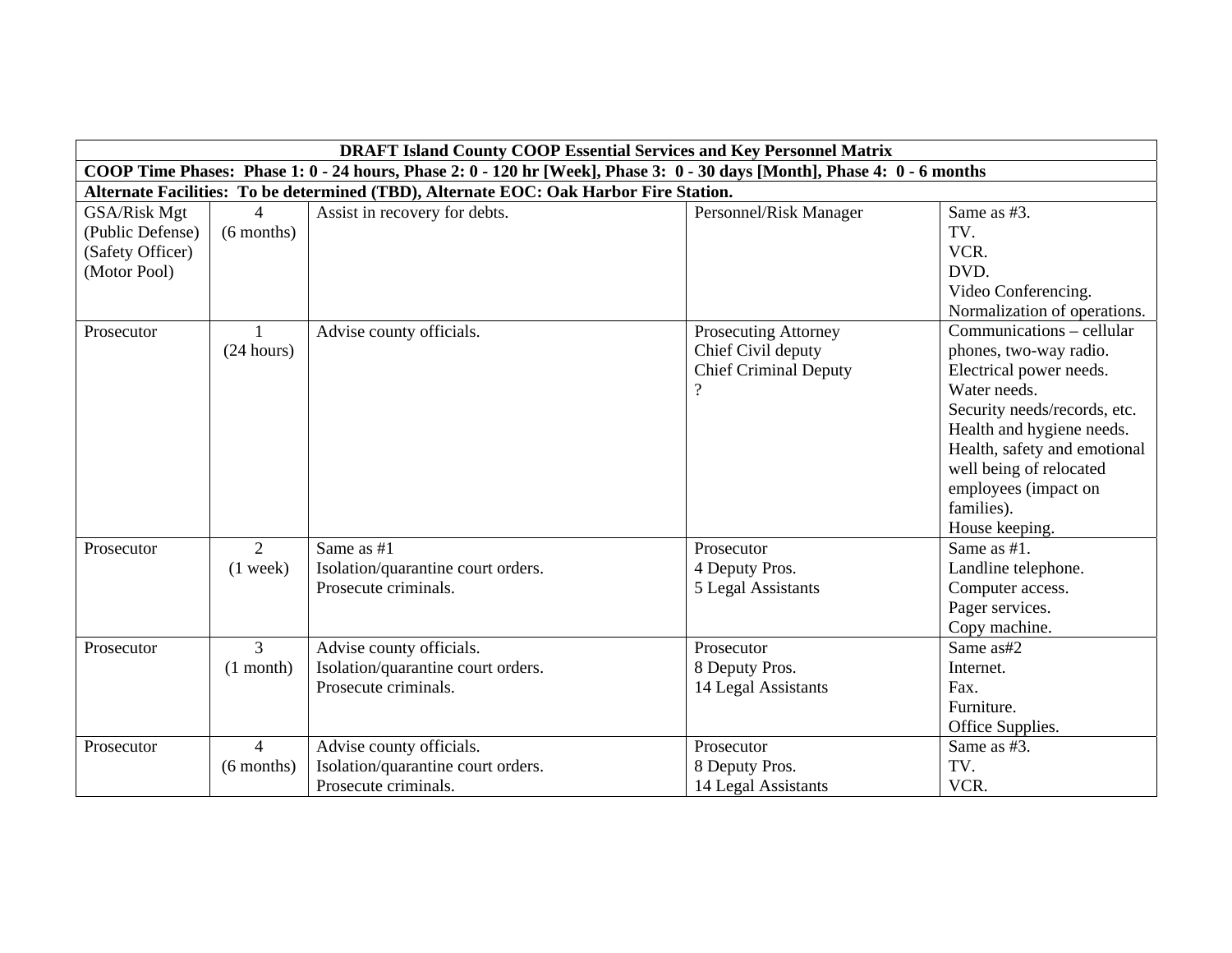|                      | <b>DRAFT Island County COOP Essential Services and Key Personnel Matrix</b>                                              |                                                                                                                                                                                                                                                                                                               |                                                                                                                                                                                                                    |                                                                                                                                                                                                                                                                                 |  |  |
|----------------------|--------------------------------------------------------------------------------------------------------------------------|---------------------------------------------------------------------------------------------------------------------------------------------------------------------------------------------------------------------------------------------------------------------------------------------------------------|--------------------------------------------------------------------------------------------------------------------------------------------------------------------------------------------------------------------|---------------------------------------------------------------------------------------------------------------------------------------------------------------------------------------------------------------------------------------------------------------------------------|--|--|
|                      | COOP Time Phases: Phase 1: 0 - 24 hours, Phase 2: 0 - 120 hr [Week], Phase 3: 0 - 30 days [Month], Phase 4: 0 - 6 months |                                                                                                                                                                                                                                                                                                               |                                                                                                                                                                                                                    |                                                                                                                                                                                                                                                                                 |  |  |
|                      | Alternate Facilities: To be determined (TBD), Alternate EOC: Oak Harbor Fire Station.                                    |                                                                                                                                                                                                                                                                                                               |                                                                                                                                                                                                                    |                                                                                                                                                                                                                                                                                 |  |  |
|                      |                                                                                                                          |                                                                                                                                                                                                                                                                                                               |                                                                                                                                                                                                                    | DVD.<br>Video Conferencing.<br>Normalization of operations.                                                                                                                                                                                                                     |  |  |
| Public Health        | (24 hours)                                                                                                               | Public Information.<br>[Communicable disease control—depending on<br>nature of disaster]                                                                                                                                                                                                                      | Health Officer<br>PIO<br>[Director of Nursing]<br>[CD nurses $(2)$ ]<br>[Director of Environmental<br>Health]<br>[Sanitarians (3)]<br>[Clerical $(2)$ ]                                                            | Internet access for info and<br>email                                                                                                                                                                                                                                           |  |  |
| <b>Public Health</b> | $\overline{2}$<br>$(1$ week)                                                                                             | Same as #1.<br>Environmental health (e.g. water, solid waste, food,<br>vectors).<br>Activation of ESF 8 Mental Health support for the<br>public.<br>Vital Records (burial permits).<br>Maternal Child Health (for premature infants).<br>WIC (nutrition support for compromised children,<br>pregnant women). | <b>Health Officer</b><br><b>PIO</b><br>Director of Environmental Health<br>Sanitarians (3)<br>Clerical (1)<br>Director of Nursing/Personal<br>Health<br>PH nurse $(1)$<br>[CD nurses $(3)$ ]<br>[Clerical $(+1)$ ] | Internet access for info and<br>email (min of 3)<br>Field communications<br>Infection control (hand<br>washing, masks, gloves,<br>medical waste disposal)<br>Transportation<br>Refrigeration?<br>Water lab (fairly simple<br>setup)<br>Communications<br>Volunteer coordination |  |  |
| <b>Public Health</b> | 3<br>$(1$ month)                                                                                                         | Same as #2<br>Childhood immunization.<br>Vital Records (death and birth certificates).<br>Environmental Health (e.g. water testing, food<br>service inspection, on-site sewage inspection of<br>damaged systems, and triage of environmental                                                                  | <b>Health Officer</b><br>PIO/health educator (1)<br>Director of Environmental Health<br>Sanitarians (3)<br>EH lab/assistant (1)<br>Clerical $(1)$                                                                  | Same as #2<br>Refrigeration<br>Place to bring children for<br>immunization                                                                                                                                                                                                      |  |  |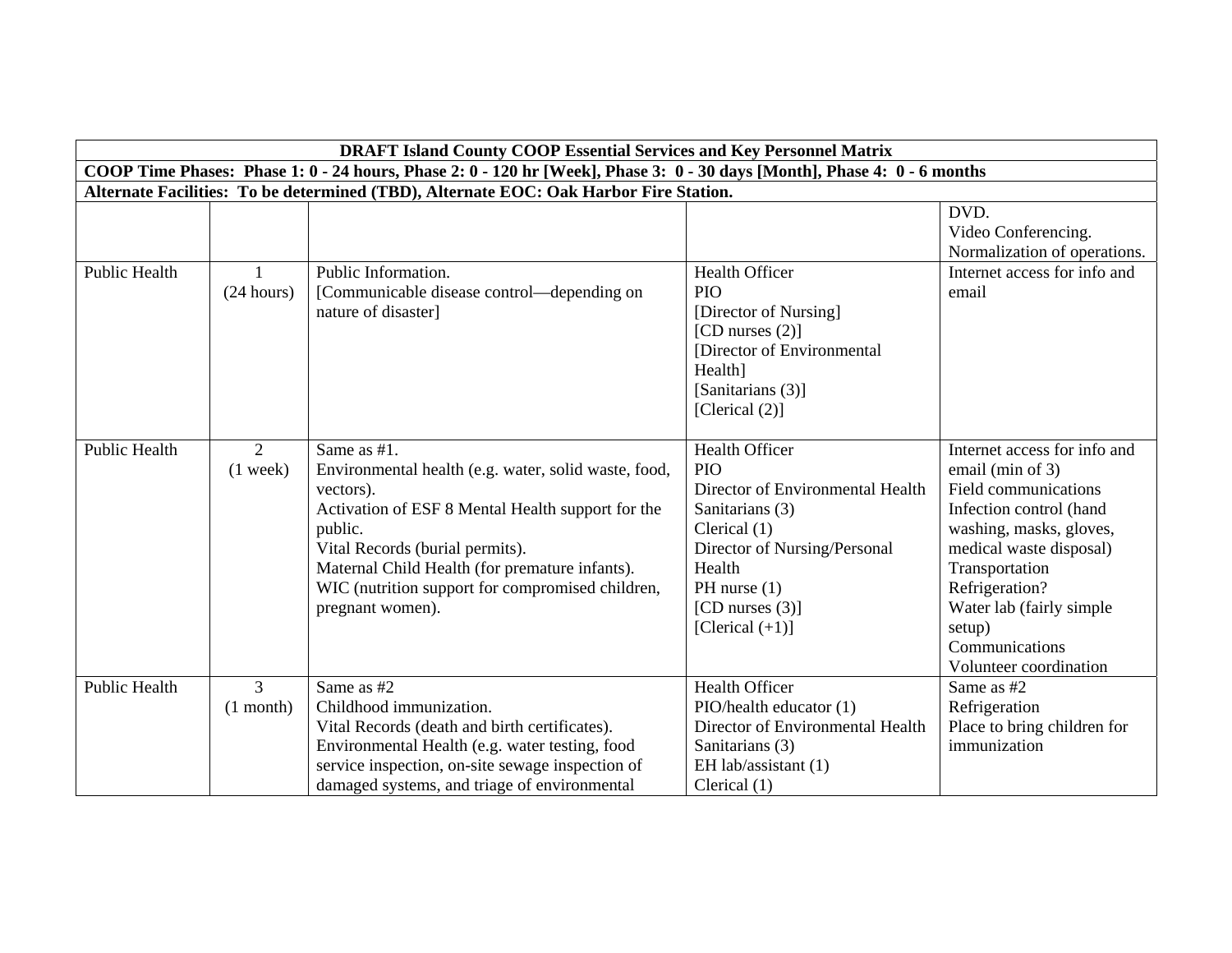|               | <b>DRAFT Island County COOP Essential Services and Key Personnel Matrix</b>                                              |                                                                                       |                                                                                                                                                                                                                                                                                                    |                                           |  |
|---------------|--------------------------------------------------------------------------------------------------------------------------|---------------------------------------------------------------------------------------|----------------------------------------------------------------------------------------------------------------------------------------------------------------------------------------------------------------------------------------------------------------------------------------------------|-------------------------------------------|--|
|               | COOP Time Phases: Phase 1: 0 - 24 hours, Phase 2: 0 - 120 hr [Week], Phase 3: 0 - 30 days [Month], Phase 4: 0 - 6 months |                                                                                       |                                                                                                                                                                                                                                                                                                    |                                           |  |
|               |                                                                                                                          | Alternate Facilities: To be determined (TBD), Alternate EOC: Oak Harbor Fire Station. |                                                                                                                                                                                                                                                                                                    |                                           |  |
|               |                                                                                                                          | health complaints).<br>MCH (high risk pregnancy support).                             | Director of Nursing/Personal<br>Health<br>$CD$ nurses $(3)$<br>Financial Manager (1)<br>Clerical $(+1)$<br>WIC(3)                                                                                                                                                                                  |                                           |  |
| Public Health | 4<br>$(6$ months)                                                                                                        | Same as #3<br>Routine immunization.<br>Normal public education/prevention services.   | <b>Health Officer</b><br>Director of Environmental Health<br>Sanitarians (3)<br>EH lab/assistant $(2)$<br>Director of Nursing/Personal<br>Health<br>$CD &$ PH nurses and staff $(8)$<br><b>Financial Manager</b><br>Accounting Technician (1)<br>Clerical (3)<br>WIC(4)<br>PIO/Health educator (1) | Same as #3<br>Normalization of operations |  |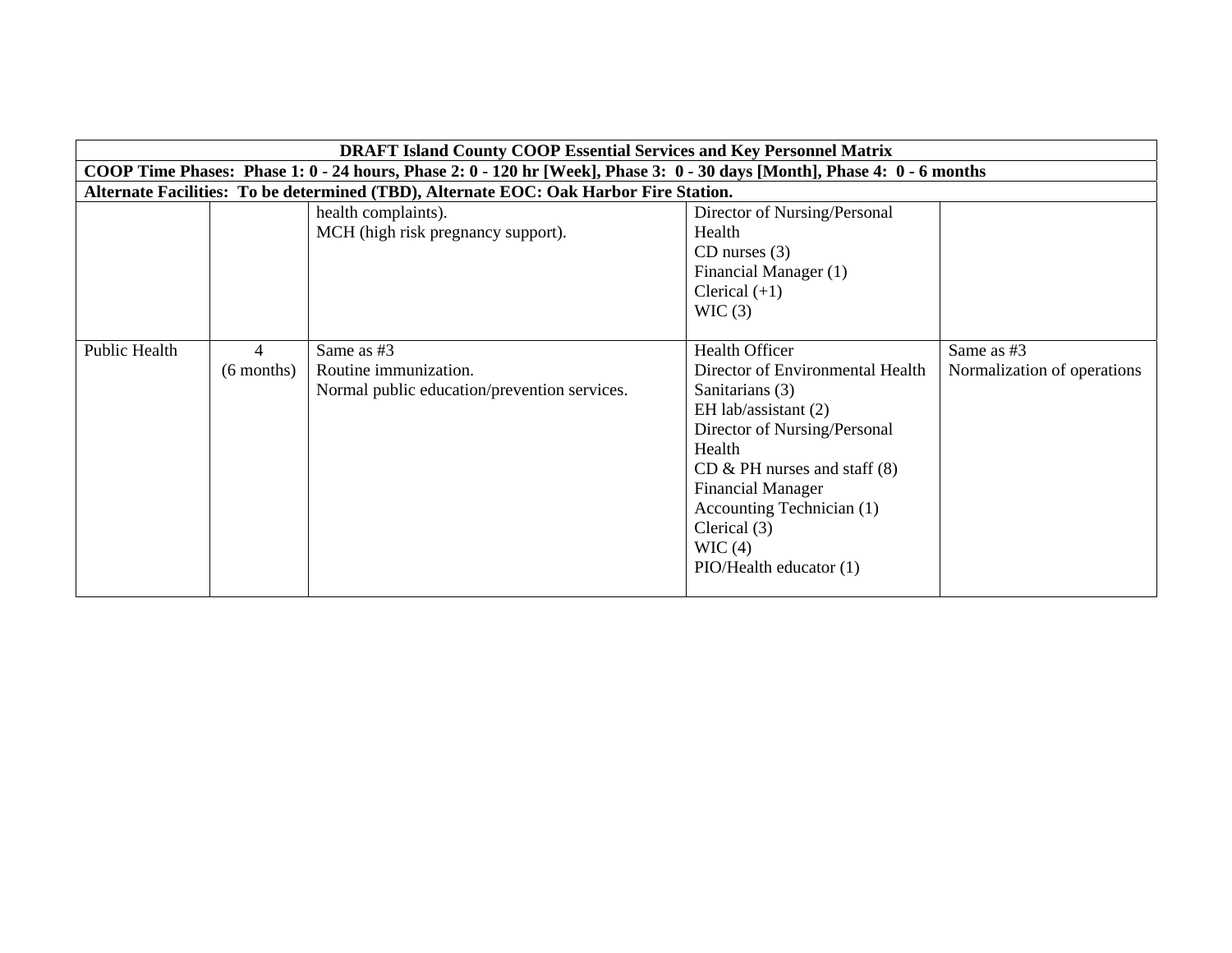|                     | <b>DRAFT Island County COOP Essential Services and Key Personnel Matrix</b>                                              |                                         |                         |                              |  |  |
|---------------------|--------------------------------------------------------------------------------------------------------------------------|-----------------------------------------|-------------------------|------------------------------|--|--|
|                     | COOP Time Phases: Phase 1: 0 - 24 hours, Phase 2: 0 - 120 hr [Week], Phase 3: 0 - 30 days [Month], Phase 4: 0 - 6 months |                                         |                         |                              |  |  |
|                     | Alternate Facilities: To be determined (TBD), Alternate EOC: Oak Harbor Fire Station.                                    |                                         |                         |                              |  |  |
| <b>Public Works</b> |                                                                                                                          | Rescue and recovery.                    | Director                | Communications – cellular    |  |  |
|                     | (24 hours)                                                                                                               |                                         | Assistant Co. Eng       | phones, two-way radio.       |  |  |
|                     |                                                                                                                          |                                         | Road Supervisor         | Electrical power needs.      |  |  |
|                     |                                                                                                                          |                                         | Solid Waste Manager     | Water needs.                 |  |  |
|                     |                                                                                                                          |                                         |                         | Security needs/records, etc. |  |  |
|                     |                                                                                                                          |                                         |                         | Health and hygiene needs.    |  |  |
|                     |                                                                                                                          |                                         |                         | Health, safety and emotional |  |  |
|                     |                                                                                                                          |                                         |                         | well being of relocated      |  |  |
|                     |                                                                                                                          |                                         |                         | employees (impact on         |  |  |
|                     |                                                                                                                          |                                         |                         | families).                   |  |  |
|                     |                                                                                                                          |                                         |                         | House keeping.               |  |  |
| <b>Public Works</b> | 2                                                                                                                        | Same as #1.                             | <b>TBD</b>              | Same as #1.                  |  |  |
|                     | $(1$ week)                                                                                                               | Debris removal and excavation.          |                         | Landline telephone.          |  |  |
|                     |                                                                                                                          | Engineering services.                   |                         | Computer access.             |  |  |
|                     |                                                                                                                          | Road and bridge repair and maintenance. |                         | Pager services.              |  |  |
|                     |                                                                                                                          | Solid Waste                             |                         | Copy machine.                |  |  |
| <b>Public Works</b> | 3                                                                                                                        | Same as #2.                             | <b>TBD</b>              | Same as#2                    |  |  |
|                     | $(1$ month)                                                                                                              |                                         |                         | Internet.                    |  |  |
|                     |                                                                                                                          |                                         |                         | Fax.                         |  |  |
|                     |                                                                                                                          |                                         |                         | Furniture.                   |  |  |
|                     |                                                                                                                          |                                         |                         | Office Supplies.             |  |  |
| <b>Public Works</b> | $\overline{4}$                                                                                                           | Same as #3.                             | <b>TBD</b>              | Same as #3.                  |  |  |
|                     | $(6$ months)                                                                                                             |                                         |                         | TV.                          |  |  |
|                     |                                                                                                                          |                                         |                         | VCR.                         |  |  |
|                     |                                                                                                                          |                                         |                         | DVD.                         |  |  |
|                     |                                                                                                                          |                                         |                         | Video Conferencing.          |  |  |
|                     |                                                                                                                          |                                         |                         | Normalization of operations. |  |  |
| Sheriff             |                                                                                                                          | Respond to emergencies.                 | Normal Staffing Levels: | Communications – landline    |  |  |
|                     | (24 hours)                                                                                                               | Provide public safety and security.     | Sheriff                 | telephone, cellular phone,   |  |  |
|                     |                                                                                                                          | Investigate crimes.                     | Undersheriff            | two-way radio, computer      |  |  |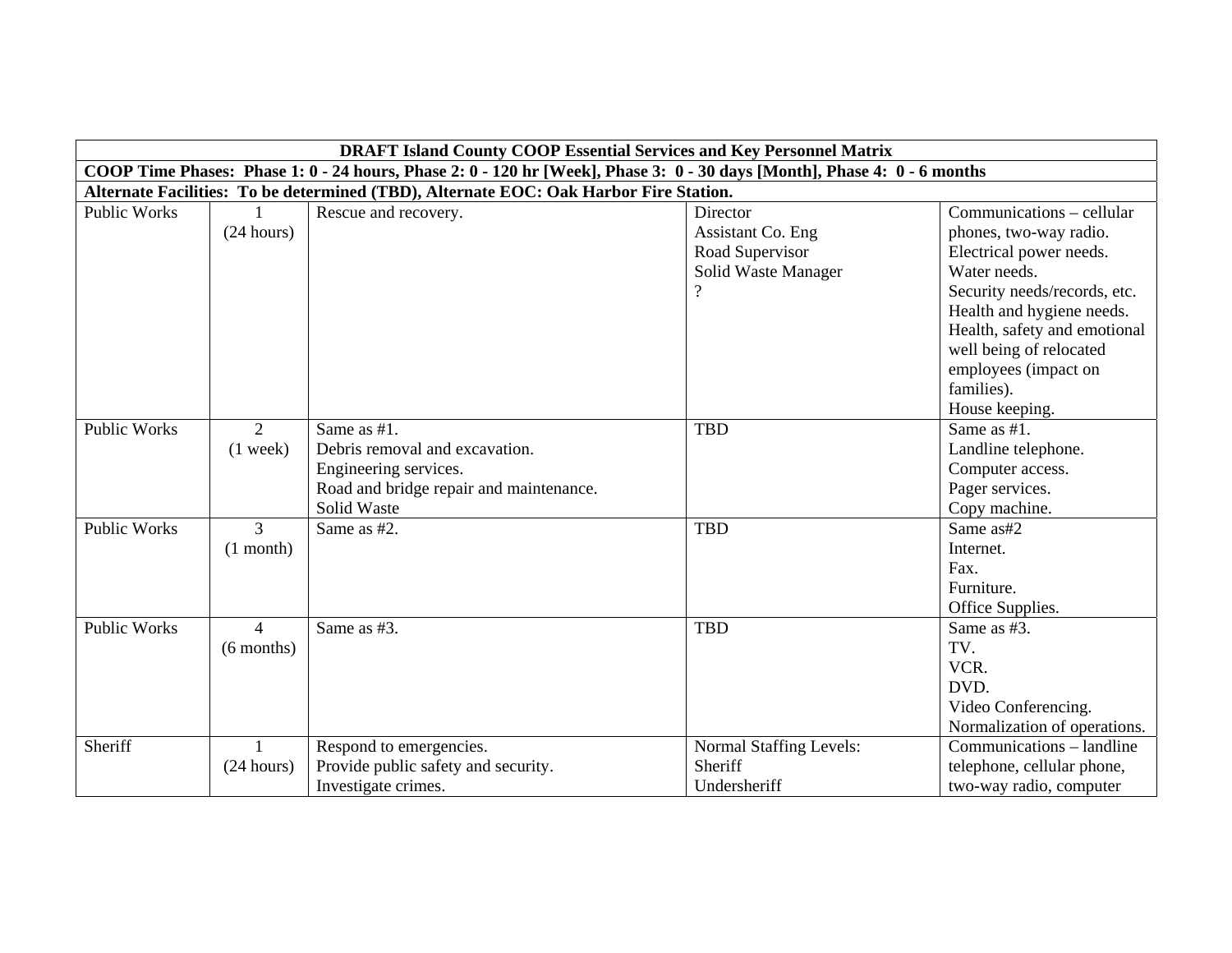|                       | <b>DRAFT Island County COOP Essential Services and Key Personnel Matrix</b> |                                                                                                                                                                                                             |                                                                                                                                                                                                            |                                                                                                                                                                                                                                                                                                                                                                                                                            |  |
|-----------------------|-----------------------------------------------------------------------------|-------------------------------------------------------------------------------------------------------------------------------------------------------------------------------------------------------------|------------------------------------------------------------------------------------------------------------------------------------------------------------------------------------------------------------|----------------------------------------------------------------------------------------------------------------------------------------------------------------------------------------------------------------------------------------------------------------------------------------------------------------------------------------------------------------------------------------------------------------------------|--|
|                       |                                                                             | COOP Time Phases: Phase 1: 0 - 24 hours, Phase 2: 0 - 120 hr [Week], Phase 3: 0 - 30 days [Month], Phase 4: 0 - 6 months                                                                                    |                                                                                                                                                                                                            |                                                                                                                                                                                                                                                                                                                                                                                                                            |  |
|                       |                                                                             | Alternate Facilities: To be determined (TBD), Alternate EOC: Oak Harbor Fire Station.                                                                                                                       |                                                                                                                                                                                                            |                                                                                                                                                                                                                                                                                                                                                                                                                            |  |
|                       |                                                                             | County Jail.<br>Evaluate each call for service on an individual basis.<br>Mutual Aid.<br>Communications – phones and radio.<br>Security of Law and Justice Building for records<br>and other secured items. | Patrol/Invest. Captain<br>Jail Captain<br>20 Patrol (as assigned)<br>20 Jail (as assigned)<br>12 Reserves (as assigned)<br>25 SAR (as assigned)<br>(Some OT may be necessary to<br>fulfill all the needs.) | access, Internet/email<br>access, pager service, fax<br>machine, copy machine,<br>VCR/DVD, cable TV, video<br>conferencing.<br>Furniture requirements -<br>chairs, desks, cubicles.<br>Storage requirements.<br>Electrical power needs.<br>Water needs.<br>Security needs – records,<br>etc.<br>Health and hygiene needs.<br>Health, safety and emotional<br>well being of relocated<br>employees (impact on<br>families). |  |
| Sheriff               | $\overline{2}$<br>$(1$ week)                                                | Same as #1.                                                                                                                                                                                                 | Same as #1.                                                                                                                                                                                                | Housekeeping.<br>Same as $#1$ .                                                                                                                                                                                                                                                                                                                                                                                            |  |
| Sheriff               | $\mathcal{F}$<br>$(1$ month)                                                | Same as #2 but would evaluate not only on a weekly<br>basis but daily with staff.                                                                                                                           | Determined based on need.<br>Mutual Aid with other counties<br>and cities.                                                                                                                                 | Same as #2, but in greater<br>capacity.                                                                                                                                                                                                                                                                                                                                                                                    |  |
| Sheriff               | $\overline{4}$<br>$(6$ months)                                              | Same as #3.                                                                                                                                                                                                 | Determined based on need.<br>Mutual Aid with other counties<br>and cities.                                                                                                                                 | Same as #3.<br>Normalization of operations.                                                                                                                                                                                                                                                                                                                                                                                |  |
| <b>Superior Court</b> | $\mathbf{1}$<br>(24 hours)                                                  | Provide first appearances to people arrested.                                                                                                                                                               | <b>Superior Court Judge</b><br><b>Court Rerporter</b>                                                                                                                                                      | Communications - cellular<br>phones, two-way radio.<br>Electrical power needs.<br>Water needs.                                                                                                                                                                                                                                                                                                                             |  |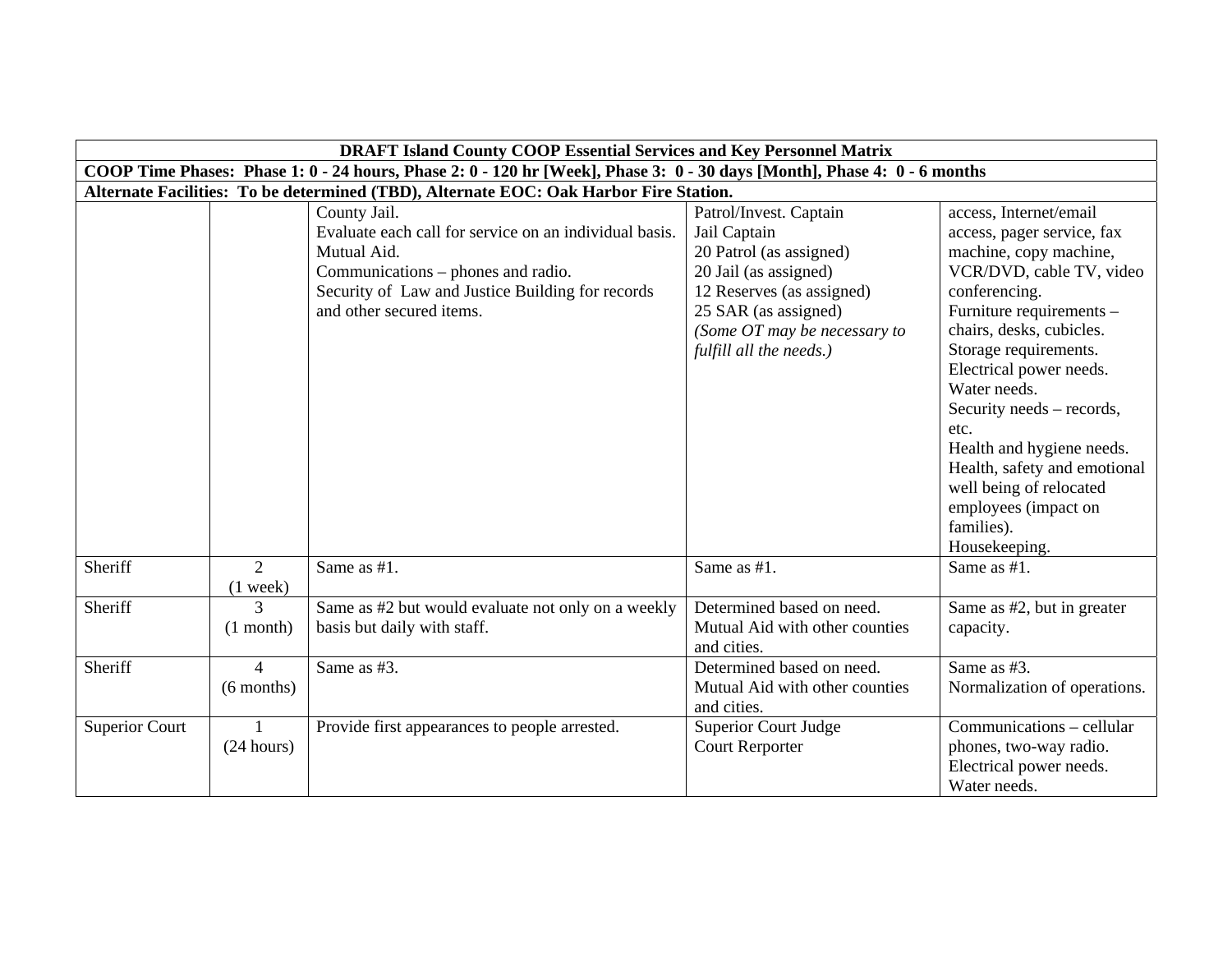|                         |                                                                                                                          | <b>DRAFT Island County COOP Essential Services and Key Personnel Matrix</b>                                               |                                                                                                                                                              |                                                                                                                                                                                             |  |  |
|-------------------------|--------------------------------------------------------------------------------------------------------------------------|---------------------------------------------------------------------------------------------------------------------------|--------------------------------------------------------------------------------------------------------------------------------------------------------------|---------------------------------------------------------------------------------------------------------------------------------------------------------------------------------------------|--|--|
|                         | COOP Time Phases: Phase 1: 0 - 24 hours, Phase 2: 0 - 120 hr [Week], Phase 3: 0 - 30 days [Month], Phase 4: 0 - 6 months |                                                                                                                           |                                                                                                                                                              |                                                                                                                                                                                             |  |  |
|                         | Alternate Facilities: To be determined (TBD), Alternate EOC: Oak Harbor Fire Station.                                    |                                                                                                                           |                                                                                                                                                              |                                                                                                                                                                                             |  |  |
|                         |                                                                                                                          |                                                                                                                           |                                                                                                                                                              | Security needs/records, etc.<br>Health and hygiene needs.<br>Health, safety and emotional<br>well being of relocated<br>employees (impact on<br>families).<br>House keeping.                |  |  |
| <b>Superior Court</b>   | 2<br>$(1$ week)                                                                                                          | Same as #1.<br>Release hearings and probable cause hearings.                                                              | <b>Superior Court Judge</b><br><b>Court Reporter</b>                                                                                                         | Same as #1.<br>Landline telephone.<br>Computer access.<br>Pager services.<br>Copy machine.                                                                                                  |  |  |
| <b>Superior Court</b>   | $\overline{3}$<br>$(1$ month)                                                                                            | Same as #2.<br>Jury trials (speedy trial violations if too long before<br>hearing).<br>Criminal matters needing hearings. | 2 Superior Court Judges<br>2 Court Reporters                                                                                                                 | Same as#2<br>Internet.<br>Fax.<br>Furniture.<br>Office Supplies.                                                                                                                            |  |  |
| <b>Superior Court</b>   | $\overline{4}$<br>$(6$ months)                                                                                           | Same as #3.                                                                                                               | Same as #3                                                                                                                                                   | Same as #3.<br>TV.<br>VCR.<br>DVD.<br>Video Conferencing.<br>Normalization of operations.                                                                                                   |  |  |
| <b>Central Services</b> | $\mathbf{1}$<br>(24 hours)                                                                                               | Establish communications with other Island County<br>departments and citizens.                                            | <b>Central Services Director</b><br>Asst. Network Administrator.<br><b>SR Network Specialist</b><br>SR. Programmer/Analyst/DBA<br><b>Computer Technician</b> | Communications - cellular<br>phones, two-way radio.<br>Electrical power needs.<br>Water needs.<br>Security needs/records, etc.<br>Health and hygiene needs.<br>Health, safety and emotional |  |  |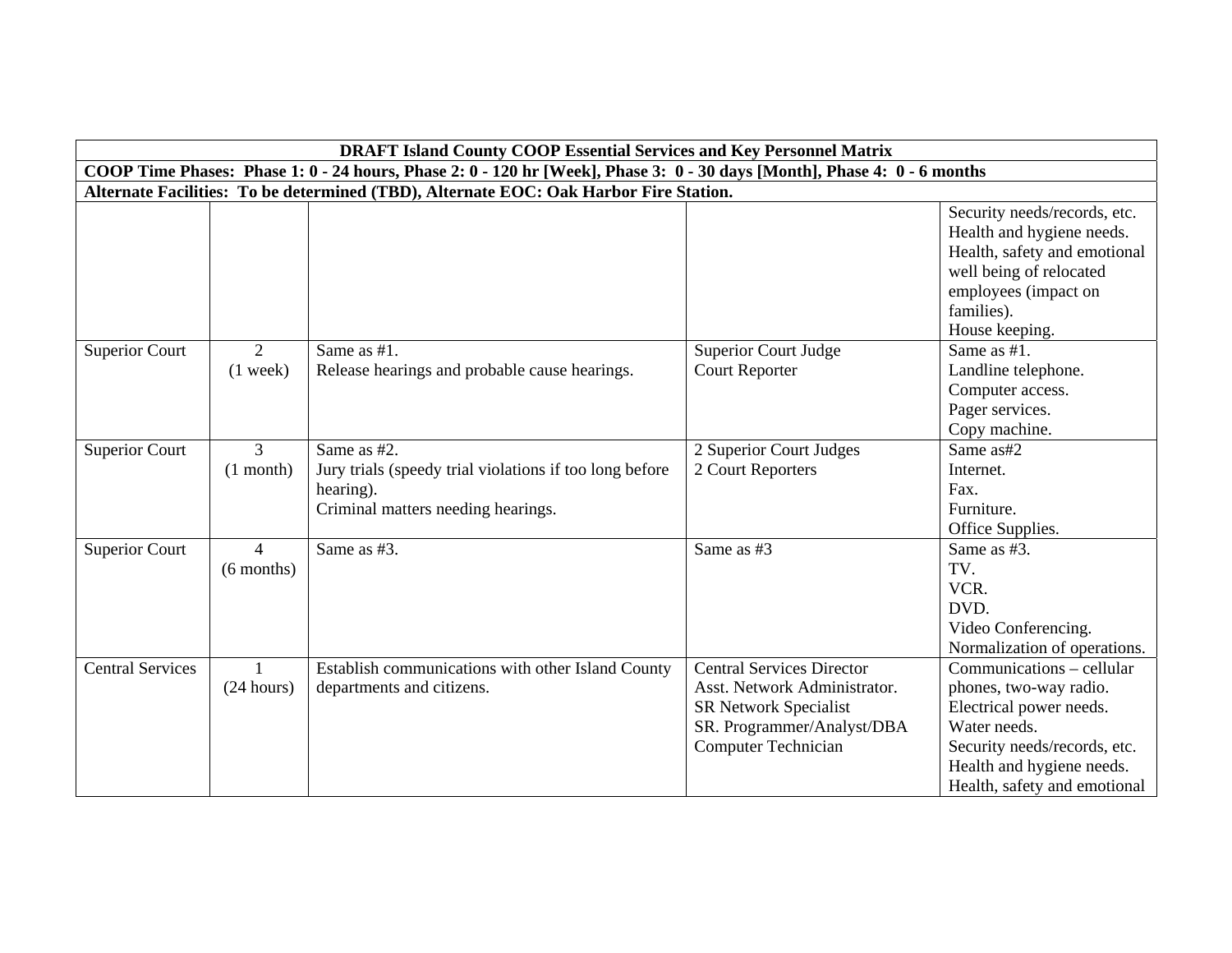|                         |                                                                                                                          | <b>DRAFT Island County COOP Essential Services and Key Personnel Matrix</b>                                                                                                  |                                                                                                                                                       |                                                                                                                                                                                                                        |  |  |
|-------------------------|--------------------------------------------------------------------------------------------------------------------------|------------------------------------------------------------------------------------------------------------------------------------------------------------------------------|-------------------------------------------------------------------------------------------------------------------------------------------------------|------------------------------------------------------------------------------------------------------------------------------------------------------------------------------------------------------------------------|--|--|
|                         | COOP Time Phases: Phase 1: 0 - 24 hours, Phase 2: 0 - 120 hr [Week], Phase 3: 0 - 30 days [Month], Phase 4: 0 - 6 months |                                                                                                                                                                              |                                                                                                                                                       |                                                                                                                                                                                                                        |  |  |
|                         | Alternate Facilities: To be determined (TBD), Alternate EOC: Oak Harbor Fire Station.                                    |                                                                                                                                                                              |                                                                                                                                                       |                                                                                                                                                                                                                        |  |  |
|                         |                                                                                                                          |                                                                                                                                                                              |                                                                                                                                                       | well being of relocated<br>employees (impact on<br>families).<br>House keeping.                                                                                                                                        |  |  |
| <b>Central Services</b> | 2<br>$(1$ week)                                                                                                          | Communications – telephones, radios, network and<br>internet.<br>Locate and collect computer backups.<br>Basic computer service.<br>Perform backups if server not available. | <b>Central Services Director</b><br>Asst. Network Administrator.<br>SR Network Specialist<br>SR. Programmer/Analyst/DBA<br><b>Computer Technician</b> | Same as #1.<br>Landline telephone.<br>Computer access.<br>Pager services.<br>Copy machine.                                                                                                                             |  |  |
| <b>Central Services</b> | $\mathfrak{Z}$<br>$(1$ month)                                                                                            | Same as #2.<br>Bring up Health and Financial Servers plus others.<br>Assess long-term strategy if event is projected past 1<br>month.                                        | <b>Central Services Director</b><br>Asst. Network Administrator.<br>SR Network Specialist<br>SR. Programmer/Analyst/DBA<br><b>Computer Technician</b> | Same as#2<br>Internet.<br>Fax.<br>Furniture.<br>Office Supplies.                                                                                                                                                       |  |  |
| <b>Central Services</b> | $\overline{4}$<br>$(6$ months)                                                                                           | Depends on first month assessment for longevity.                                                                                                                             | <b>Central Services Director</b><br>Asst. Network Administrator.<br>SR Network Specialist<br>SR. Programmer/analyst/DBA<br>Computer Technician        | Same as #3.<br>TV.<br>VCR.<br>DVD.<br>Video Conferencing.<br>Normalization of operations.                                                                                                                              |  |  |
| Treasurer               | $\mathbf{1}$<br>(24 hours)                                                                                               | Collection of revenue.<br>Redemption of warrants.                                                                                                                            | Treasurer<br><b>Chief Deputy</b><br>Accountant                                                                                                        | Communications – cellular<br>phones, two-way radio.<br>Electrical power needs.<br>Water needs.<br>Security needs/records, etc.<br>Health and hygiene needs.<br>Health, safety and emotional<br>well being of relocated |  |  |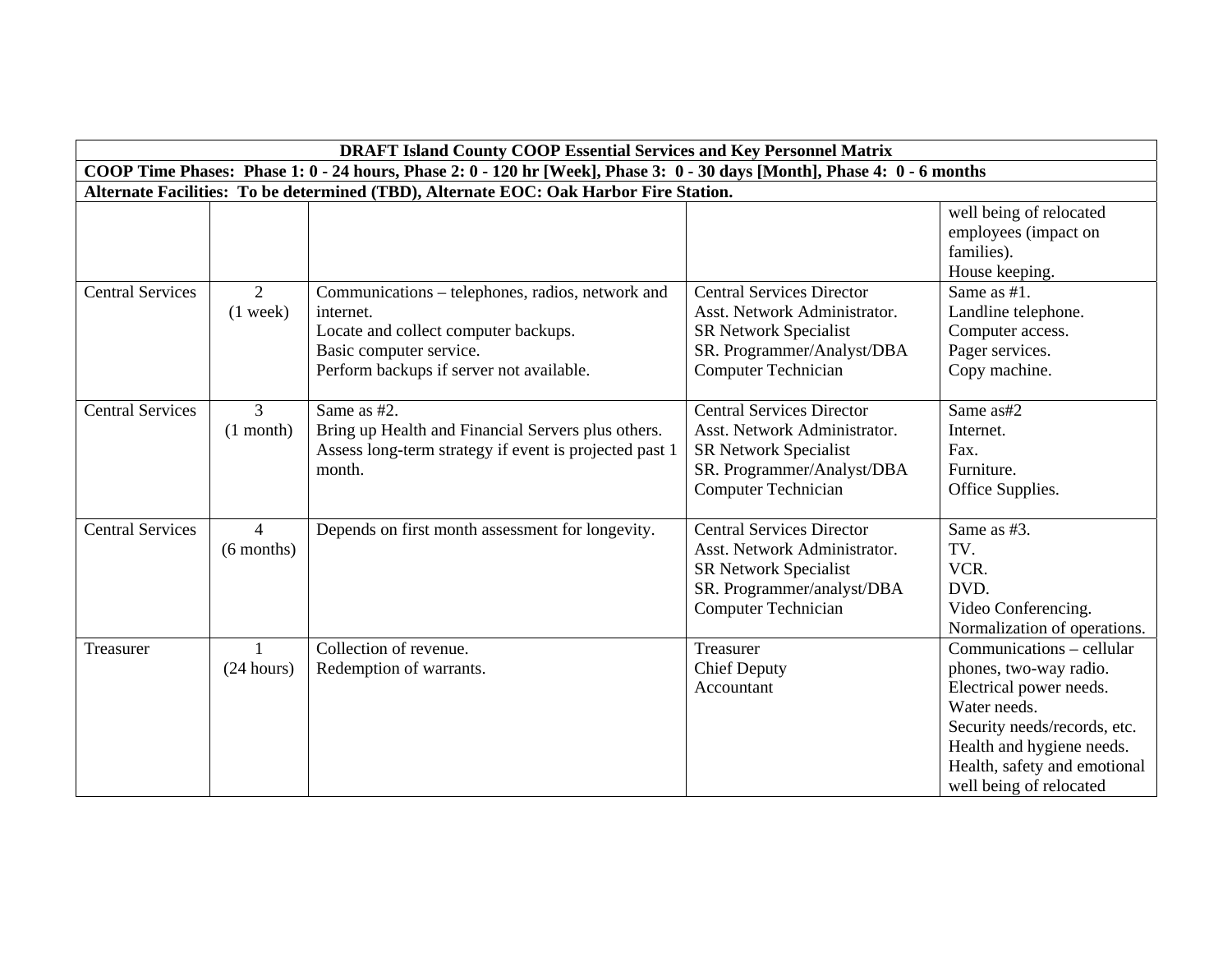|              | <b>DRAFT Island County COOP Essential Services and Key Personnel Matrix</b> |                                                                                                                          |                                                                            |                                                                                            |  |
|--------------|-----------------------------------------------------------------------------|--------------------------------------------------------------------------------------------------------------------------|----------------------------------------------------------------------------|--------------------------------------------------------------------------------------------|--|
|              |                                                                             | COOP Time Phases: Phase 1: 0 - 24 hours, Phase 2: 0 - 120 hr [Week], Phase 3: 0 - 30 days [Month], Phase 4: 0 - 6 months |                                                                            |                                                                                            |  |
|              |                                                                             | Alternate Facilities: To be determined (TBD), Alternate EOC: Oak Harbor Fire Station.                                    |                                                                            |                                                                                            |  |
|              |                                                                             |                                                                                                                          |                                                                            | employees (impact on<br>families).<br>House keeping.                                       |  |
| Treasurer    | 2<br>$(1$ week)                                                             | Same as #1                                                                                                               | Treasurer<br><b>Chief Deputy</b><br>Accountant<br>Accountant<br>1-2 Clerks | Same as #1.<br>Landline telephone.<br>Computer access.<br>Pager services.<br>Copy machine. |  |
| Treasurer    | $\overline{3}$<br>$(1$ month)                                               | Collection of revenue.<br>Redemption of warrants.                                                                        | Treasurer<br><b>Chief Deputy</b><br>Accountant<br>Accountant<br>1-2 Clerks | Same as#2<br>Internet.<br>Fax.<br>Furniture.<br>Office Supplies.                           |  |
| Treasurer    | $\overline{4}$<br>$(6$ months)                                              | Same as #3.<br>Reporting to districts.<br>Payment of bonds.<br>Billing of taxes.                                         | Treasurer<br><b>Chief Deputy</b><br>Accountant<br>1-2 Clerks               | Same as #3.<br>TV.<br>VCR.<br>DVD.<br>Video Conferencing.<br>Normalization of operations.  |  |
| Camano Annex | $\overline{1}$<br>(24 hours)                                                | Coordinate with County Departments                                                                                       | <b>TBD</b>                                                                 | Communications – landline<br>telephone/ Cellular<br>telephone                              |  |
| Camano Annex | 2<br>$(1$ week)                                                             | Same as #1                                                                                                               | <b>TBD</b>                                                                 | Same as #1<br>Computer<br>Internet                                                         |  |
| Camano Annex | 3<br>$(1$ month)                                                            | Same as #2                                                                                                               | <b>TBD</b>                                                                 | Same as #2                                                                                 |  |
| Camano Annex | $\overline{4}$                                                              | Same as #3                                                                                                               | <b>TBD</b>                                                                 | Same as #3                                                                                 |  |